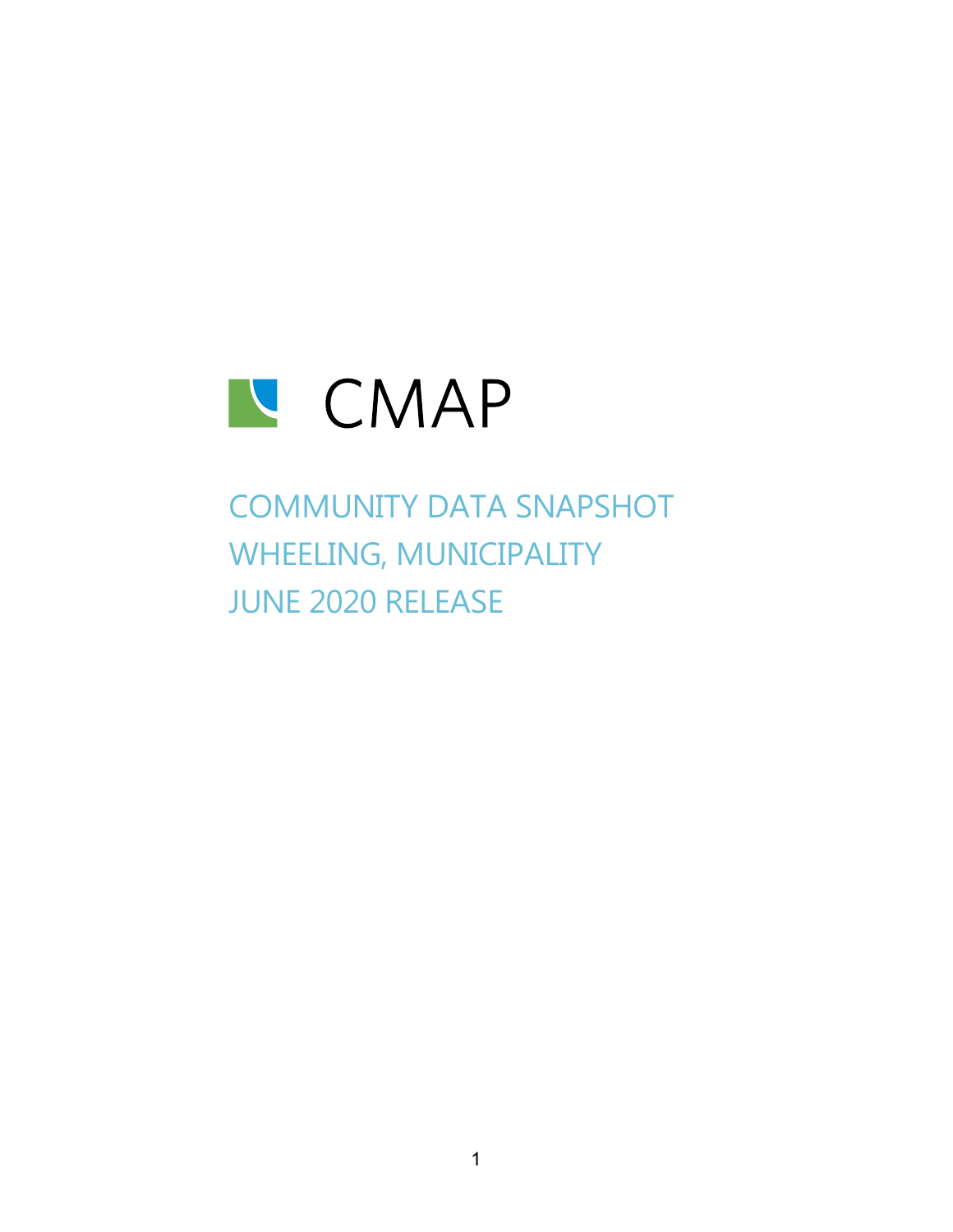### **About The Community Data Snapshot**

The Community Data Snapshots are a series of county, municipal, and Chicago Community Area data profiles that primarily feature data from the 2014-2018 American Community Survey (ACS) 5-Year Estimates. As noted in each profile, the data comes from multiple sources in addition to the ACS, which include U.S. Census Bureau, Illinois Environmental Protection Agency (EPA), Illinois Department of Employment Security (IDES), Illinois Department of Revenue (IDR), and the Chicago Metropolitan Agency for Planning (CMAP).

### **User Notes**

#### **Margin of error**

ACS is a sample-based data product. Exercise caution when using data from low-population municipalities, as the margins of error are often large compared to the estimate. For more details please refer to the ACS Sample Size and Data Quality Methodology.

#### **Regional values**

Regional values are estimated by aggregating 2014-2018 ACS county level data of the seven counties that make up the CMAP region. These counties are Cook, DuPage, Kane, Kendall, Lake, McHenry, and Will.

#### **Median values**

The Census Bureau encourages users to aggregate small levels of geographies into larger areas and recalculate median values for those aggregated areas. Median values are recalculated using grouped frequency distributions for aggregated areas such as the CMAP region.

#### **Values for municipalities that extend outside the CMAP region**

Values derived from CMAP analyses are restricted to geographies that fall within the CMAP regional boundaries. General Land Use, Equalized Assesed Value, Park Access, Water Supply, and ON TO 2050 Indicator table values only represent portions of the the municipality that fall within the CMAP region.

#### **Municipalities located in more than one county**

Data is provided for the county containing the largest geographic portion of municipality.

#### **Employment values**

The Private Sector Employment table features data from the IDES Where Workers Work report. This report includes private sector employment totals for six counties within the seven-county CMAP region, excluding Kendall County.

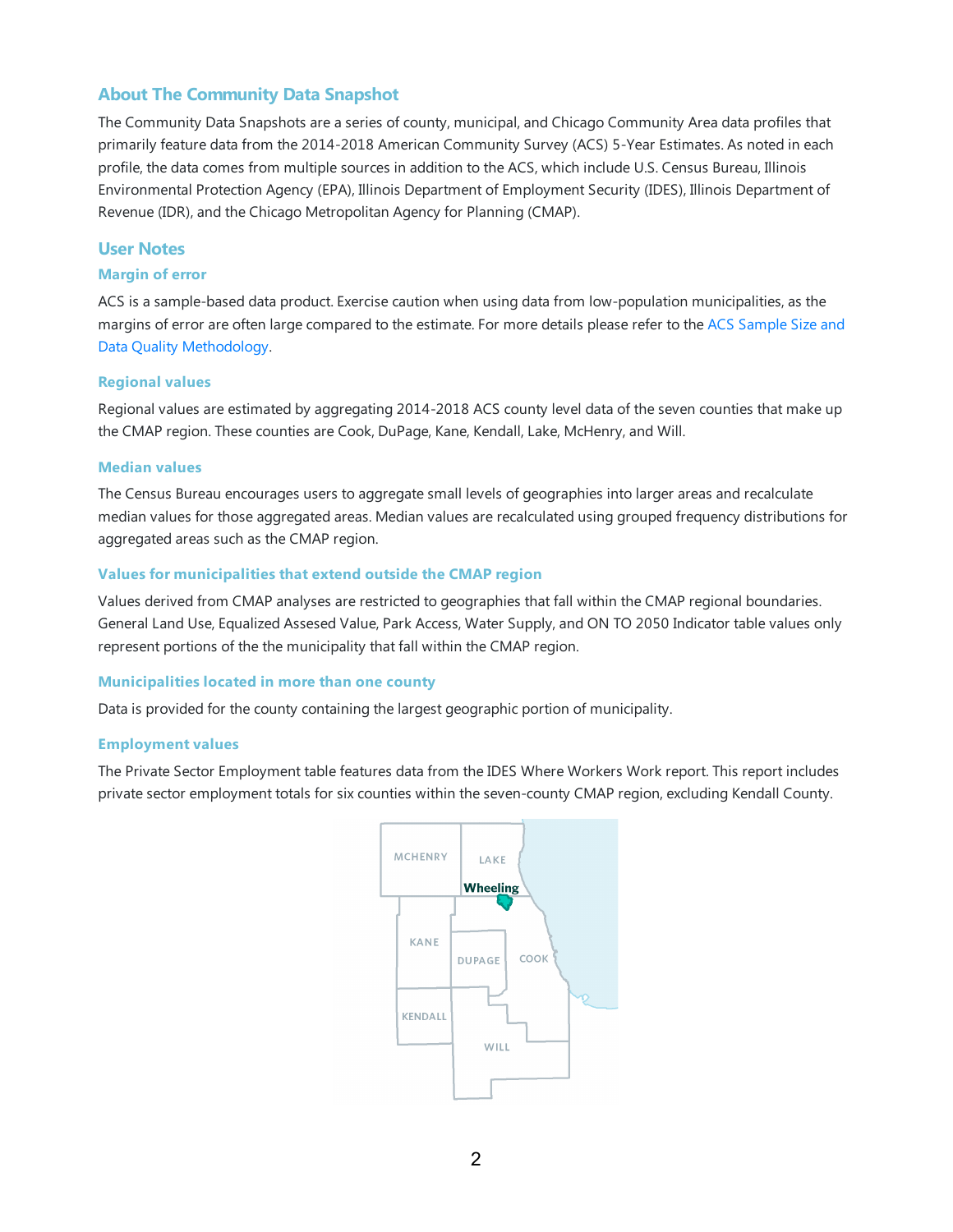## **N** CMAP **Community Data Snapshot | Wheeling**

### **POPULATION AND HOUSEHOLD**

The population and household tables include general demographic, social,and economic characteristics summarized for Wheeling.

#### **GENERAL POPULATION CHARACTERISTICS, 2014-2018**

|                               | Wheeling | <b>Cook County</b> | <b>CMAP Region</b> |
|-------------------------------|----------|--------------------|--------------------|
| <b>Total Population</b>       | 38,424   | 5,223,719          | 8,511,032          |
| <b>Total Households</b>       | 14.019   | 1,963,070          | 3,107,682          |
| <b>Average Household Size</b> | 2.7      | 2.7                |                    |
| % Population Change, 2000-10  | 9.1      | $-3.4$             | 3.5                |
| % Population Change, 2010-18  | 2.1      | 0.6                | 0.9                |
| % Population Change, 2000-18  | 11.4     | $-2.8$             | 4.5                |

Source: 2000 and 2010 Census, 2014-2018 American Community Survey five-year estimates.

#### **RACE AND ETHNICITY, 2014-2018**

|                           |        | Wheeling | <b>Cook County</b> |         | <b>CMAP Region</b> |         |
|---------------------------|--------|----------|--------------------|---------|--------------------|---------|
|                           | Count  | Percent  | Count              | Percent | Count              | Percent |
| <b>White non-Hispanic</b> | 17,626 | 45.9     | 2,217,734          | 42.5    | 4,367,579          | 51.3    |
| <b>Hispanic or Latino</b> | 11,766 | 30.6     | 1,314,232          | 25.2    | 1,944,675          | 22.8    |
| <b>Black non-Hispanic</b> | 1,200  | 3.1      | 1,213,706          | 23.2    | 1.419.547          | 16.7    |
| Asian non-Hispanic        | 6.980  | 18.2     | 372,825            | 7.1     | 603,513            |         |
| All other categories      | 852    | 2.2      | 105,222            | 2.0     | 175,718            |         |

Source: 2014-2018 American Community Survey five-year estimates. The mate of the state of the Universe: Total population.

### **AGE COHORTS, 2014-2018**

|                    |       | Wheeling |           | <b>Cook County</b> | <b>CMAP Region</b> |         |
|--------------------|-------|----------|-----------|--------------------|--------------------|---------|
|                    | Count | Percent  | Count     | Percent            | Count              | Percent |
| 19 and Under       | 8,823 | 23.0     | 1,285,493 | 24.6               | 2,191,110          | 25.7    |
| 20 to 34           | 9,118 | 23.7     | 1,204,516 | 23.1               | 1,807,984          | 21.2    |
| 35 to 49           | 7,330 | 19.1     | 1,037,641 | 19.9               | 1,713,974          | 20.1    |
| 50 to 64           | 7,826 | 20.4     | 971,339   | 18.6               | 1,641,420          | 19.3    |
| 65 to 74           | 2,952 | 7.7      | 409,962   | 7.8                | 669,758            | 7.9     |
| 75 to 84           | 1,739 | 4.5      | 217,767   | 4.2                | 337,105            | 4.0     |
| 85 and Older       | 636   | 1.7      | 97,001    | 1.9                | 149,681            | 1.8     |
| <b>Median Age*</b> | 37.3  |          | 36.6      |                    | 37.2               |         |

Source: 2014-2018 American Community Survey five-year estimates. Universe: Total population.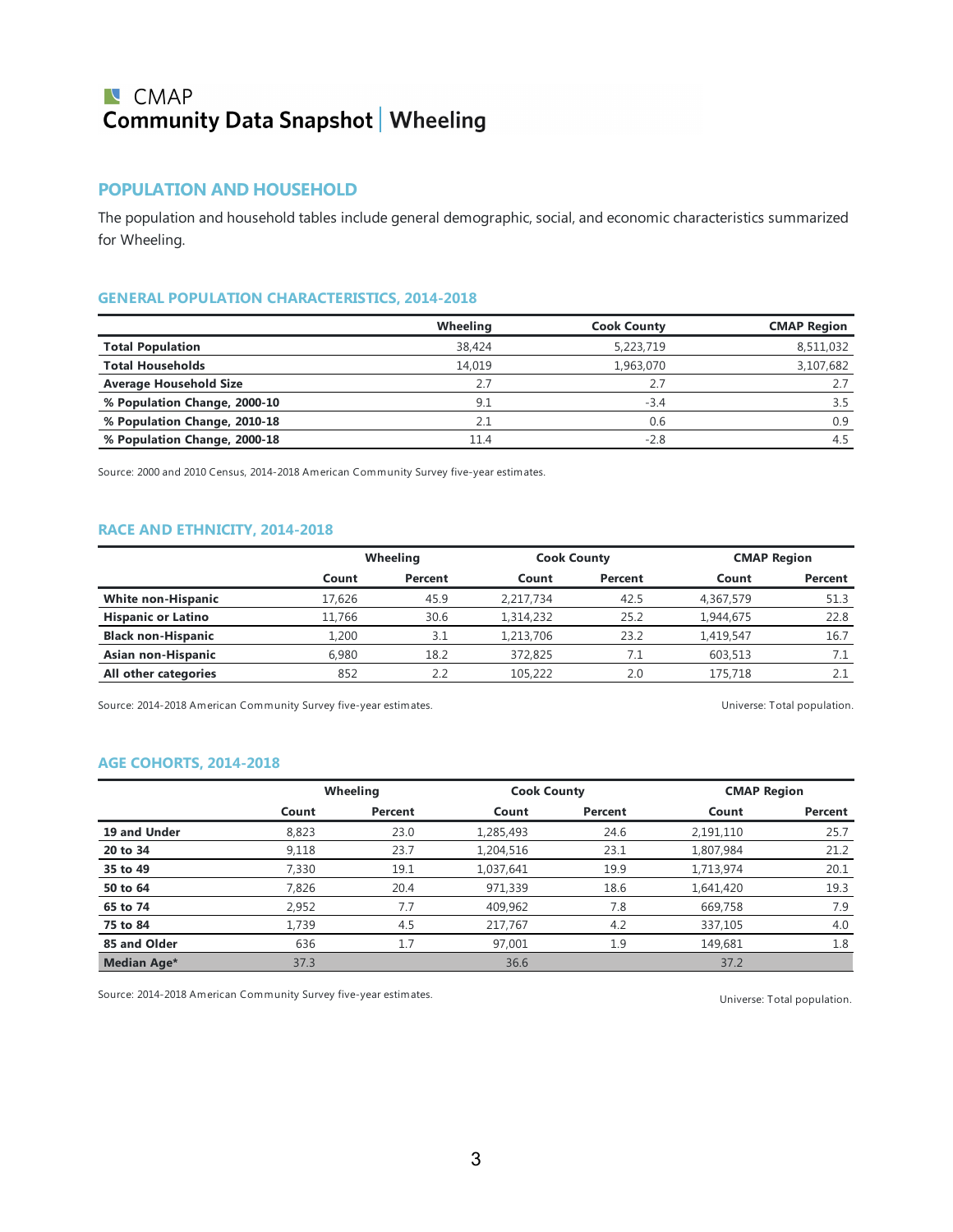#### **EDUCATIONAL ATTAINMENT, 2014-2018**

|                                            | Wheeling |         |         | <b>Cook County</b> |           | <b>CMAP Region</b> |  |
|--------------------------------------------|----------|---------|---------|--------------------|-----------|--------------------|--|
|                                            | Count    | Percent | Count   | Percent            | Count     | Percent            |  |
| Less than High School Graduate             | 3.956    | 14.4    | 477,426 | 13.3               | 684,093   | 11.9               |  |
| <b>High School Graduate or Equivalency</b> | 6.576    | 23.9    | 837,569 | 23.3               | 1,319,895 | 22.9               |  |
| Some College, No Degree                    | 4.606    | 16.8    | 675,501 | 18.8               | 1.110.944 | 19.3               |  |
| <b>Associate's Degree</b>                  | 1.633    | 5.9     | 234,559 | 6.5                | 400.050   | 7.0                |  |
| <b>Bachelor's Degree</b>                   | 6.912    | 25.1    | 811.185 | 22.6               | 1,352,126 | 23.5               |  |
| <b>Graduate or Professional Degree</b>     | 3,808    | 13.9    | 550.789 | 15.4               | 888,642   | 15.4               |  |

Source: 2014-2018 American Community Survey five-year estimates. 
Universe: Population 25 years and older.

#### **NATIVITY, 2014-2018**

|                     |        | Wheeling | <b>Cook County</b> | <b>CMAP Region</b> |
|---------------------|--------|----------|--------------------|--------------------|
|                     | Count  | Percent  | Percent            | Percent            |
| <b>Native</b>       | 19.482 | 54.2     | 77.7               | 79.7               |
| <b>Foreign Born</b> | 16,461 | 45.8     | 22.3               | 20.3               |

Source: 2014-2018 American Community Survey five-year estimates. Universe: Population 5 years and older.

#### **LANGUAGE SPOKEN AT HOME AND ABILITY TO SPEAK ENGLISH, 2014-2018**

|                                     |        | Wheeling |           | <b>Cook County</b> |           | <b>CMAP Region</b> |  |
|-------------------------------------|--------|----------|-----------|--------------------|-----------|--------------------|--|
|                                     | Count  | Percent  | Count     | Percent            | Count     | Percent            |  |
| <b>English Only</b>                 | 14,058 | 39.1     | 3,173,795 | 64.8               | 5,489,328 | 68.7               |  |
| Language other than English         | 21,885 | 60.9     | 1,722,080 | 35.2               | 2.495.708 | 31.3               |  |
| Speak English less than "very well" | 9.855  | 27.4     | 681,519   | 13.9               | 960,908   | 12.0               |  |

Source: 2014-2018 American Community Survey five-year estimates. Universe: Population 5 years and older.

#### **LANGUAGE SPOKEN AT HOME, 2014-2018**

|                                      |        | Wheeling |           | <b>Cook County</b> |           | <b>CMAP Region</b> |
|--------------------------------------|--------|----------|-----------|--------------------|-----------|--------------------|
|                                      | Count  | Percent  | Count     | Percent            | Count     | Percent            |
| <b>English</b>                       | 14,058 | 39.1     | 3,173,795 | 64.8               | 5,489,328 | 68.7               |
| <b>Spanish</b>                       | 9,863  | 27.4     | 1,012,655 | 20.7               | 1,466,849 | 18.4               |
| <b>Slavic Languages</b>              | 4,911  | 13.7     | 207,661   | 4.2                | 275,150   | 3.4                |
| <b>Chinese</b>                       | 359    | 1.0      | 65,636    | 1.3                | 90,366    | 1.1                |
| <b>Tagalog</b>                       | 759    | 2.1      | 46,460    | 0.9                | 74,092    | 0.9                |
| <b>Arabic</b>                        | 341    | 0.9      | 49,189    | 1.0                | 61,835    | 0.8                |
| <b>Korean</b>                        | 1,052  | 2.9      | 25,907    | 0.5                | 36,409    | 0.5                |
| <b>Other Asian Languages</b>         | 1,415  | 3.9      | 62,012    | 1.3                | 104,636   | 1.3                |
| <b>Other Indo-European Languages</b> | 3,080  | 8.6      | 208,315   | 4.3                | 331,350   | 4.1                |
| <b>Other / Unspecified Languages</b> | 105    | 0.3      | 44.245    | 0.9                | 55,021    | 0.7                |

Source: 2014-2018 American Community Survey five-year estimates. Universe: Population 5 years and older.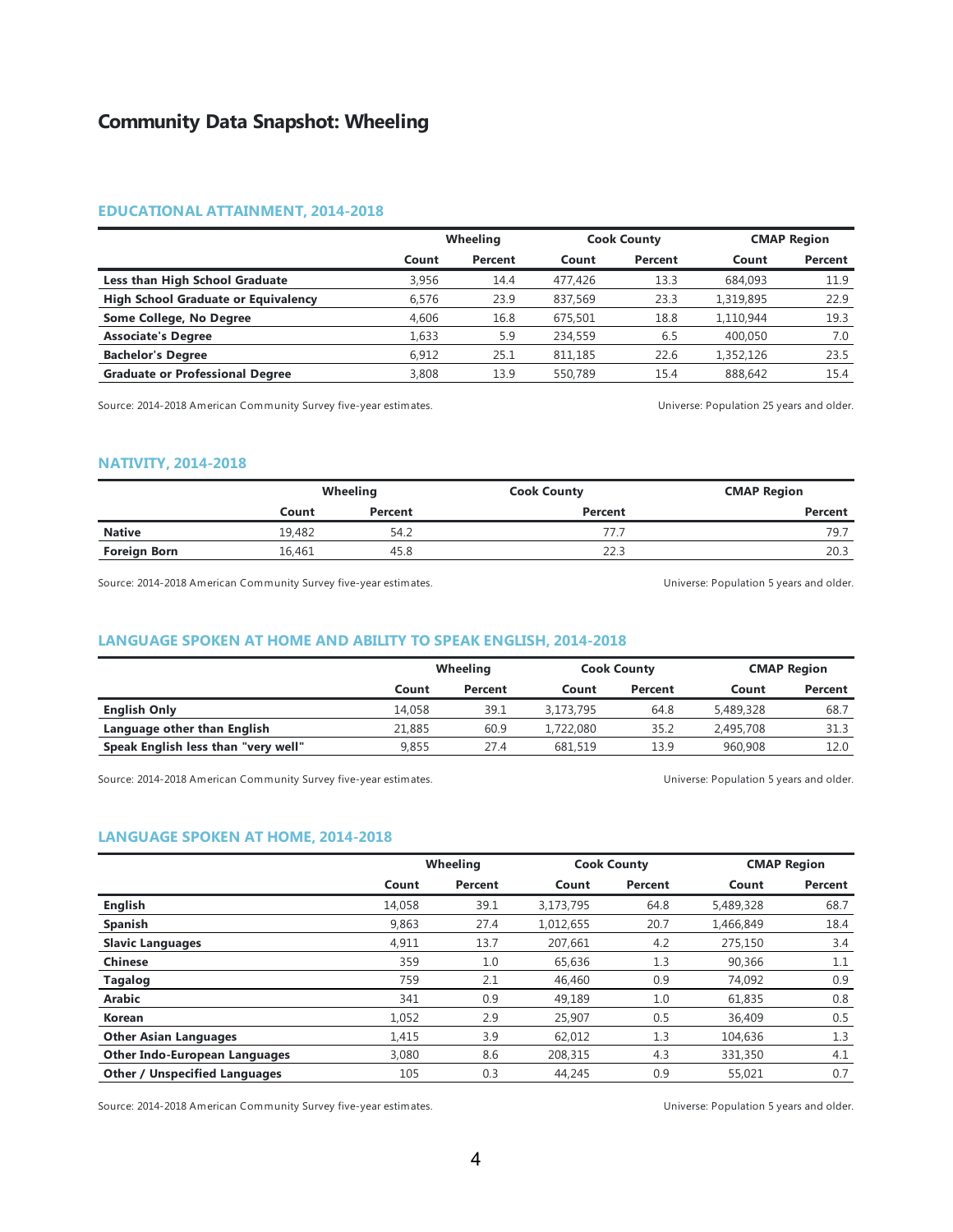#### **HOUSEHOLD SIZE, 2014-2018**

|                            |       | Wheeling |         | <b>Cook County</b> | <b>CMAP Region</b> |         |
|----------------------------|-------|----------|---------|--------------------|--------------------|---------|
|                            | Count | Percent  | Count   | Percent            | Count              | Percent |
| 1 Person Household         | 4.156 | 29.6     | 639,844 | 32.6               | 894,230            | 28.8    |
| 2 People Household         | 3.910 | 27.9     | 587,751 | 29.9               | 952.267            | 30.6    |
| 3 People Household         | 2.443 | 17.4     | 294,423 | 15.0               | 486,146            | 15.6    |
| 4 or More People Household | 3,510 | 25.0     | 441.052 | 22.5               | 775,039            | 24.9    |

Source: 2014-2018 American Community Survey five-year estimates. Universe: Occupied housing units.

#### **HOUSEHOLD TYPE, 2014-2018**

|                                 |       | <b>Wheeling</b> | <b>Cook County</b> | <b>CMAP Region</b> |
|---------------------------------|-------|-----------------|--------------------|--------------------|
|                                 | Count | Percent         | Percent            | Percent            |
| Family                          | 8.941 | 63.8            | 60.3               | 65.1               |
| <b>Single Parent with Child</b> | 704   | 5.0             | 8.8                | 8.3                |
| Non-Family                      | 5.078 | 36.2            | 39.7               | 34.9               |

Source: 2014-2018 American Community Survey five-year estimates. The mate of the state of the Universe: Occupied housing units.

#### **HOUSEHOLD INCOME, 2014-2018**

|                           |          | Wheeling |          | <b>Cook County</b> |          | <b>CMAP Region</b> |  |
|---------------------------|----------|----------|----------|--------------------|----------|--------------------|--|
|                           | Count    | Percent  | Count    | Percent            | Count    | Percent            |  |
| <b>Less than \$25,000</b> | 2.299    | 16.4     | 418,106  | 21.3               | 551,715  | 17.8               |  |
| \$25,000 to \$49,999      | 2.796    | 19.9     | 397,266  | 20.2               | 585,464  | 18.8               |  |
| \$50,000 to \$74,999      | 2.556    | 18.2     | 318,622  | 16.2               | 504.014  | 16.2               |  |
| \$75,000 to \$99,999      | 2.009    | 14.3     | 234,678  | 12.0               | 390,392  | 12.6               |  |
| \$100,000 to \$149,999    | 2.369    | 16.9     | 289,976  | 14.8               | 516,533  | 16.6               |  |
| \$150,000 and Over        | 1.990    | 14.2     | 304,422  | 15.5               | 559,564  | 18.0               |  |
| <b>Median Income</b>      | \$66,243 |          | \$62,088 |                    | \$70,444 |                    |  |

Source: 2014-2018 American Community Survey five-year estimates. The mate of the state of the Universe: Occupied housing units.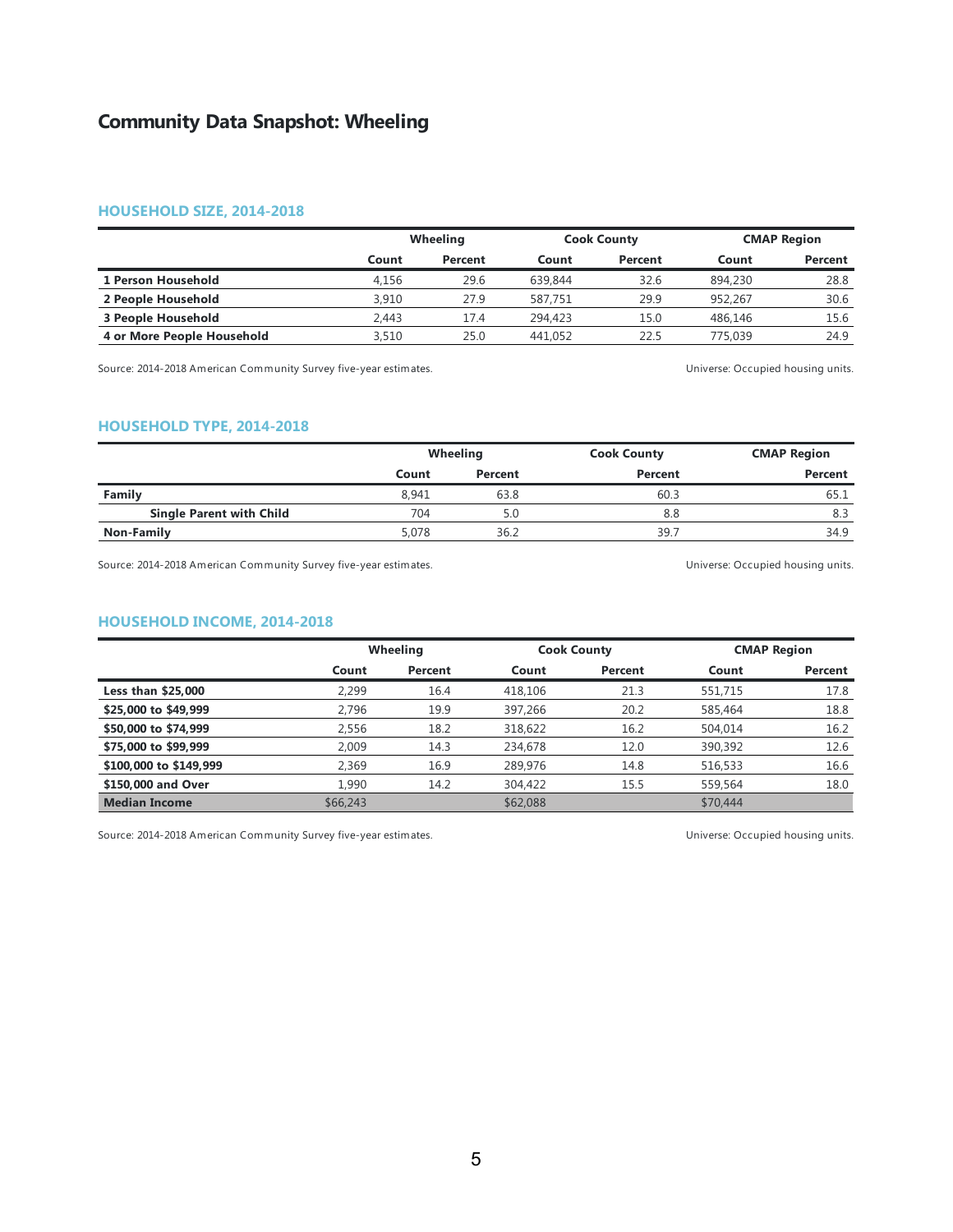#### **HOUSING AND TENURE, 2014-2018**

|                               | Wheeling |         | <b>Cook County</b> |         | <b>CMAP Region</b> |         |
|-------------------------------|----------|---------|--------------------|---------|--------------------|---------|
|                               | Count    | Percent | Count              | Percent | Count              | Percent |
| <b>Occupied Housing Units</b> | 14.019   | 95.0    | 1,963,070          | 89.7    | 3,107,682          | 91.4    |
| Owner-Occupied*               | 8.489    | 57.5    | 1.116.759          | 51.0    | 1,984,033          | 58.4    |
| Renter-Occupied*              | 5,530    | 37.5    | 846,311            | 38.7    | 1.123.649          | 33.0    |
| <b>Vacant Housing Units</b>   | 738      | 5.0     | 225,324            | 10.3    | 292,513            | 8.6     |

Source: 2014-2018 American Community Survey five-year estimates. Universe: \*Occupied housing units; Housing units.

#### **HOUSING COSTS AS A PERCENTAGE OF HOUSEHOLD INCOME, 2014-2018\***

|                      | Wheeling |         | <b>Cook County</b> | <b>CMAP Region</b> |
|----------------------|----------|---------|--------------------|--------------------|
|                      | Count    | Percent | Percent            | Percent            |
| Less than \$20,000   | 1,485    | 10.8    | 14.6               | 12.0               |
| Less than 20 percent | 8        | 0.1     | 0.4                | 0.3                |
| 20 to 29 percent     | 130      | 0.9     | 1.1                | 0.8                |
| 30 percent or more   | 1,347    | 9.8     | 13.1               | 10.8               |
| \$20,000 to \$49,999 | 3,338    | 24.4    | 25.5               | 23.3               |
| Less than 20 percent | 450      | 3.3     | 2.9                | 2.6                |
| 20 to 29 percent     | 459      | 3.4     | 5.7                | 5.1                |
| 30 percent or more   | 2,429    | 17.7    | 17.0               | 15.6               |
| \$50,000 to \$74,999 | 2,556    | 18.7    | 16.6               | 16.5               |
| Less than 20 percent | 820      | 6.0     | 5.5                | 5.3                |
| 20 to 29 percent     | 1,003    | 7.3     | 5.8                | 5.8                |
| 30 percent or more   | 733      | 5.4     | 5.3                | 5.4                |
| \$75,000 or More     | 6,310    | 46.1    | 43.3               | 48.2               |
| Less than 20 percent | 4,563    | 33.3    | 29.2               | 31.9               |
| 20 to 29 percent     | 1,352    | 9.9     | 10.7               | 12.3               |
| 30 percent or more   | 395      | 2.9     | 3.5                | 4.0                |

Source: 2014-2018 American Community Survey five-year estimates. \*Excludes households with zero or negative income and no cash rent. Universe: Occupied housing units.

#### **HOUSING & TRANSPORTATION (H+T) COSTS, PERCENT OFINCOME PER HOUSEHOLD, 2012-2016\***

|                             | Median-Income Household** | Moderate-Income Household*** |
|-----------------------------|---------------------------|------------------------------|
| <b>Housing Costs</b>        | oα                        | 36                           |
| <b>Transportation Costs</b> | 20                        |                              |
| $H + T$ Costs               | 49                        |                              |

Source: Location Affordability Index, U.S. Dept. of Transportation, and U.S. Dept. of Housing and Urban Development.

\*The purpose of the H+T Index is to isolate the effect of location on housing and transportation costs, grouped by common demographic characteristics<br>that form four distinct household types. The values above represent the

commuters per household. \*\*\*Moderate-Income Household assumes a household income of 80% of the area median with regional average household size, and the regional average commuters per household.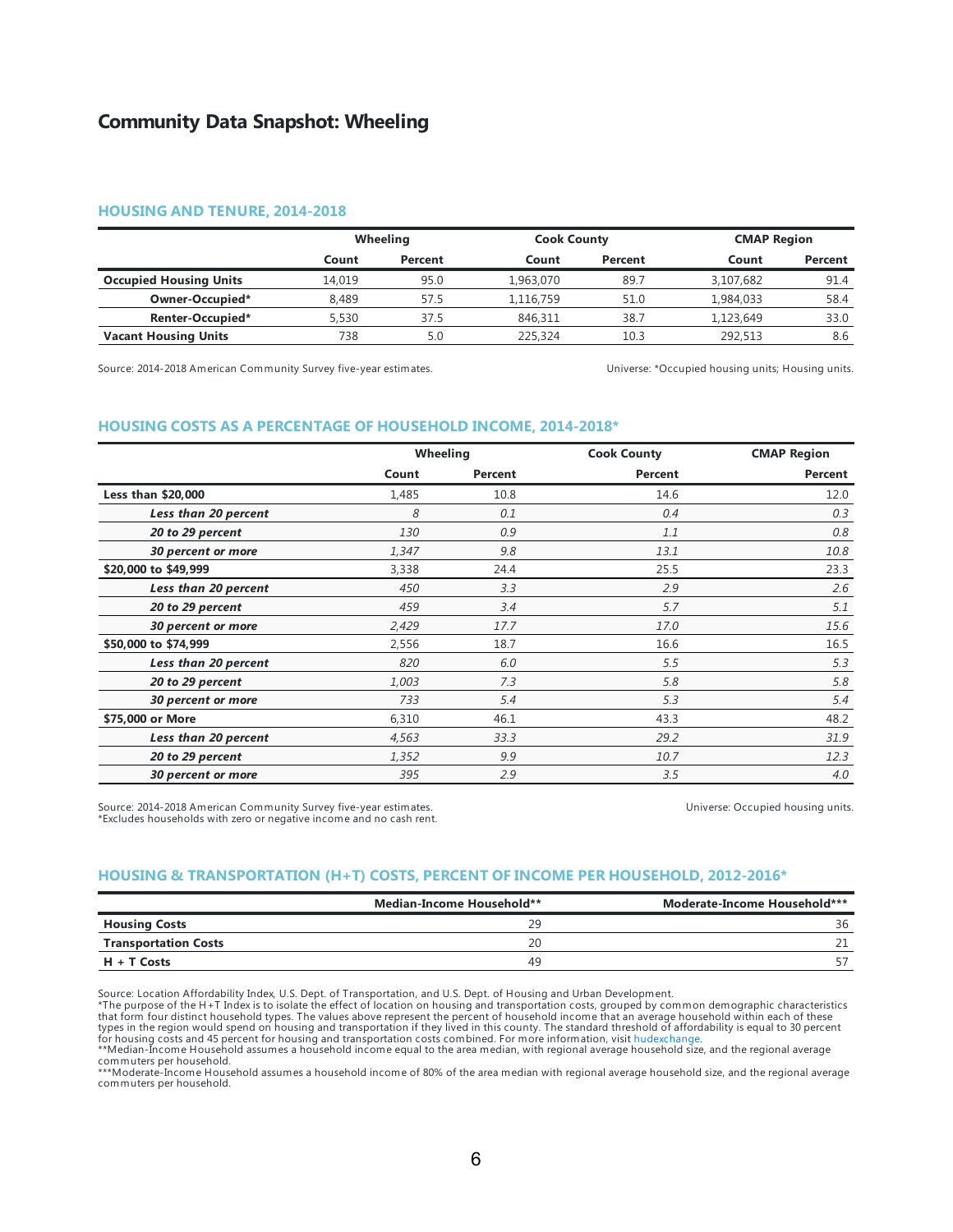### **HOUSING CHARACTERISTICS**

The housing characteristics tables include housing unit estimates by housing type, size, and age summarized for Wheeling.

#### **HOUSING TYPE, 2014-2018\***

|                                |       | Wheeling |         | <b>Cook County</b> |           | <b>CMAP Region</b> |  |
|--------------------------------|-------|----------|---------|--------------------|-----------|--------------------|--|
|                                | Count | Percent  | Count   | Percent            | Count     | Percent            |  |
| <b>Single Family, Detached</b> | 4.495 | 30.5     | 881,012 | 40.3               | 1,707,038 | 50.2               |  |
| <b>Single Family, Attached</b> | 2.316 | 15.7     | 114,543 | 5.2                | 252.166   | 7.4                |  |
| 2 Units                        | 143   | 1.0      | 212,985 | 9.7                | 238,040   | 7.0                |  |
| 3 or 4 Units                   | 1.625 | 11.0     | 234,651 | 10.7               | 269,766   | 7.9                |  |
| 5 or more Units                | 5.715 | 38.7     | 729,244 | 33.3               | 906.352   | 26.7               |  |

Source: 2014-2018 American Community Survey five-year estimates. \*Excludes mobile, boat, RV, van, etc.

Universe: Housing units.

#### **HOUSING SIZE, 2014-2018**

|                                |       | Wheeling |         | <b>Cook County</b> |           | <b>CMAP Region</b> |  |
|--------------------------------|-------|----------|---------|--------------------|-----------|--------------------|--|
|                                | Count | Percent  | Count   | Percent            | Count     | Percent            |  |
| 0 to 1 Bedrooms                | 2.546 | 17.3     | 439,488 | 20.1               | 544,680   | 16.0               |  |
| 2 Bedrooms                     | 5,436 | 36.8     | 693,579 | 31.7               | 967.257   | 28.4               |  |
| 3 Bedrooms                     | 5.132 | 34.8     | 696,344 | 31.8               | 1,132,665 | 33.3               |  |
| 4 Bedrooms                     | 1.528 | 10.4     | 270,307 | 12.4               | 593,229   | 17.4               |  |
| 5+ Bedrooms                    | 115   | 0.8      | 88,676  | 4.1                | 162,364   | 4.8                |  |
| <b>Median Number of Rooms*</b> | 4.9   |          | 5.1     |                    | 6.0       |                    |  |

Source: 2014-2018 American Community Survey five-year estimates. \*Includes all rooms.

Universe: Housing units.

#### **HOUSING AGE, 2014-2018**

|                            |       | Wheeling |         | <b>Cook County</b> |           | <b>CMAP Region</b> |  |
|----------------------------|-------|----------|---------|--------------------|-----------|--------------------|--|
|                            | Count | Percent  | Count   | Percent            | Count     | Percent            |  |
| <b>Built 2000 or Later</b> | 1,308 | 8.9      | 200.237 | 9.1                | 448,760   | 13.2               |  |
| Built 1970 to 1999         | 9.254 | 62.7     | 556,374 | 25.4               | 1,151,670 | 33.9               |  |
| Built 1940 to 1969         | 3.971 | 26.9     | 783,539 | 35.8               | 1.049.052 | 30.9               |  |
| <b>Built Before 1940</b>   | 224   | 1.5      | 648.244 | 29.6               | 750.713   | 22.1               |  |
| <b>Median Year Built</b>   | 1977  |          | 1958    |                    | 1968      |                    |  |

Source: 2014-2018 American Community Survey five-year estimates. Universe: Housing units.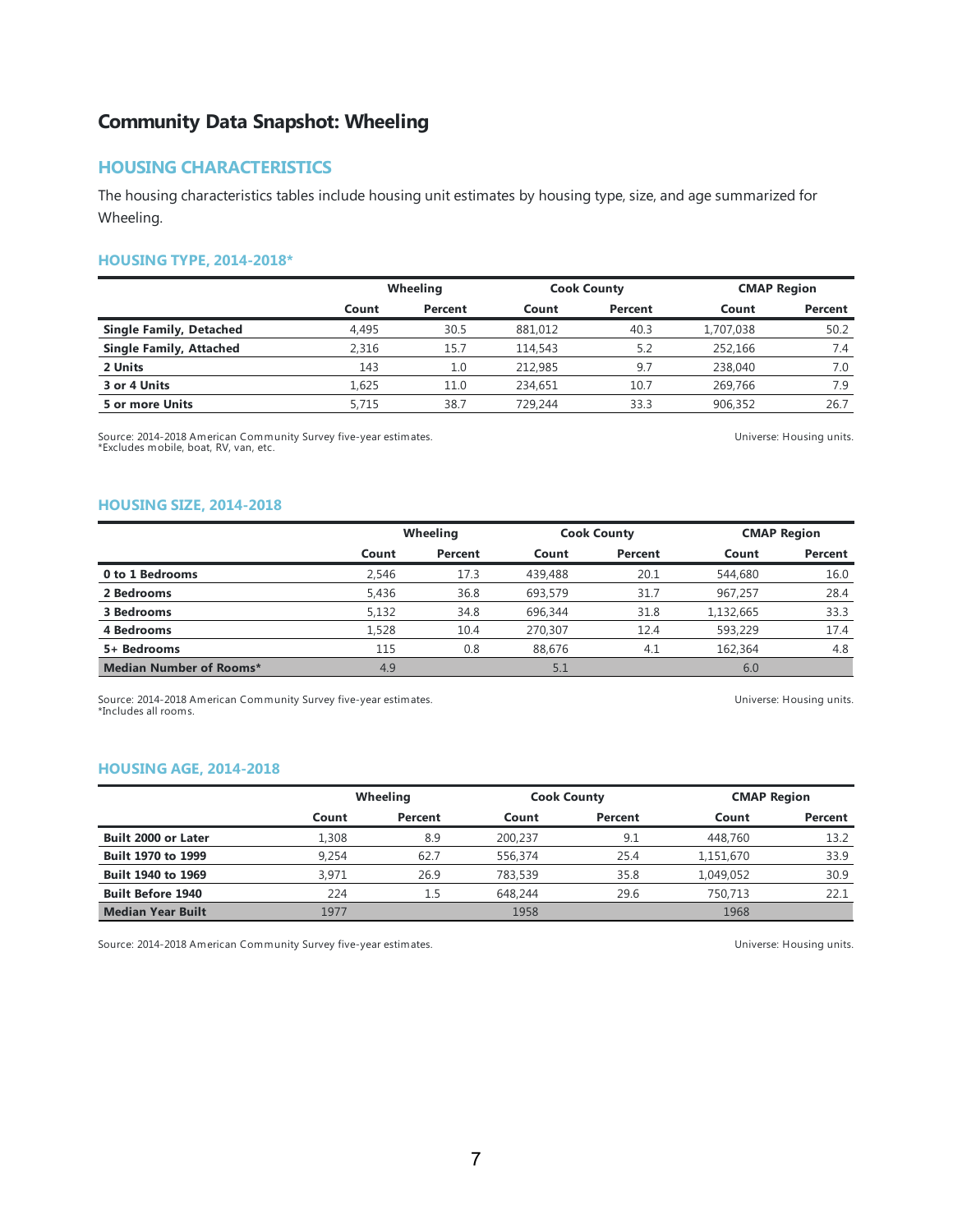#### **TRANSPORTATION**

The transportation tables include vehicle availability by household, mode of travel to work, and annual vehicle miles traveled for Wheeling.

#### **VEHICLES AVAILABLE PER HOUSEHOLD, 2014-2018**

|                                     | Wheeling |         |         | <b>Cook County</b> |           | <b>CMAP Region</b> |  |
|-------------------------------------|----------|---------|---------|--------------------|-----------|--------------------|--|
|                                     | Count    | Percent | Count   | Percent            | Count     | Percent            |  |
| No Vehicle Available                | 872      | 6.2     | 347,470 | 17.7               | 394,626   | 12.7               |  |
| 1 Vehicle Available                 | 5,501    | 39.2    | 794,734 | 40.5               | 1,104,851 | 35.6               |  |
| 2 Vehicles Available                | 5.138    | 36.7    | 590,946 | 30.1               | 1.103.712 | 35.5               |  |
| <b>3 or More Vehicles Available</b> | 2,508    | 17.9    | 229,920 | 11.7               | 504,493   | 16.2               |  |

Source: 2014-2018 American Community Survey five-year estimates. The Manuscription of the Universe: Occupied housing units.

Universe: Workers 16 years and older.

#### **MODE OF TRAVEL TO WORK, 2014-2018**

|                                    |        | Wheeling |           | <b>Cook County</b> |           | 6-County Region* |  |
|------------------------------------|--------|----------|-----------|--------------------|-----------|------------------|--|
|                                    | Count  | Percent  | Count     | Percent            | Count     | Percent          |  |
| <b>Work at Home**</b>              | 602    | N/A      | 118,014   | N/A                | 214,903   | N/A              |  |
| <b>Drive Alone</b>                 | 16,687 | 80.8     | 1,534,352 | 64.4               | 2,856,015 | 72.4             |  |
| Carpool                            | 2,822  | 13.7     | 199,897   | 8.4                | 323,107   | 8.2              |  |
| <b>Transit</b>                     | 447    | 2.2      | 475,363   | 20.0               | 551,089   | 14.0             |  |
| <b>Walk or Bike</b>                | 400    | 1.9      | 135,045   | 5.7                | 163,932   | 4.2              |  |
| Other                              | 301    | 1.5      | 36.178    | 1.5                | 51.124    | 1.3              |  |
| <b>TOTAL COMMUTERS</b>             | 20,657 | 100.0    | 2,380,835 | 100.0              | 3,945,267 | 100.0            |  |
| <b>Mean Commute Time (minutes)</b> | N/A    |          | 33.3      |                    | 31.8      |                  |  |

Source: 2014-2018 American Community Survey five-year estimates. \* Commuter estimates not available for Kendall County. \*\* Not included in "total commuters."

#### **ANNUAL VEHICLE MILES TRAVELED PER HOUSEHOLD, 2014-2018**

|                                       | <b>M</b> hool | ∴ook<br>Count          | <b>CMAP Region</b>    |
|---------------------------------------|---------------|------------------------|-----------------------|
| <b>Average Vehicle Miles Traveled</b> | .426          | 127<br>$\mu$<br>14,12J | $\sim$ $\sim$<br>לס⊥, |

Source: Chicago Metropolitan Agency for Planning analysis of U.S. Census Bureau, HERE, and Illinois Environmental Protection Agency (2017) data.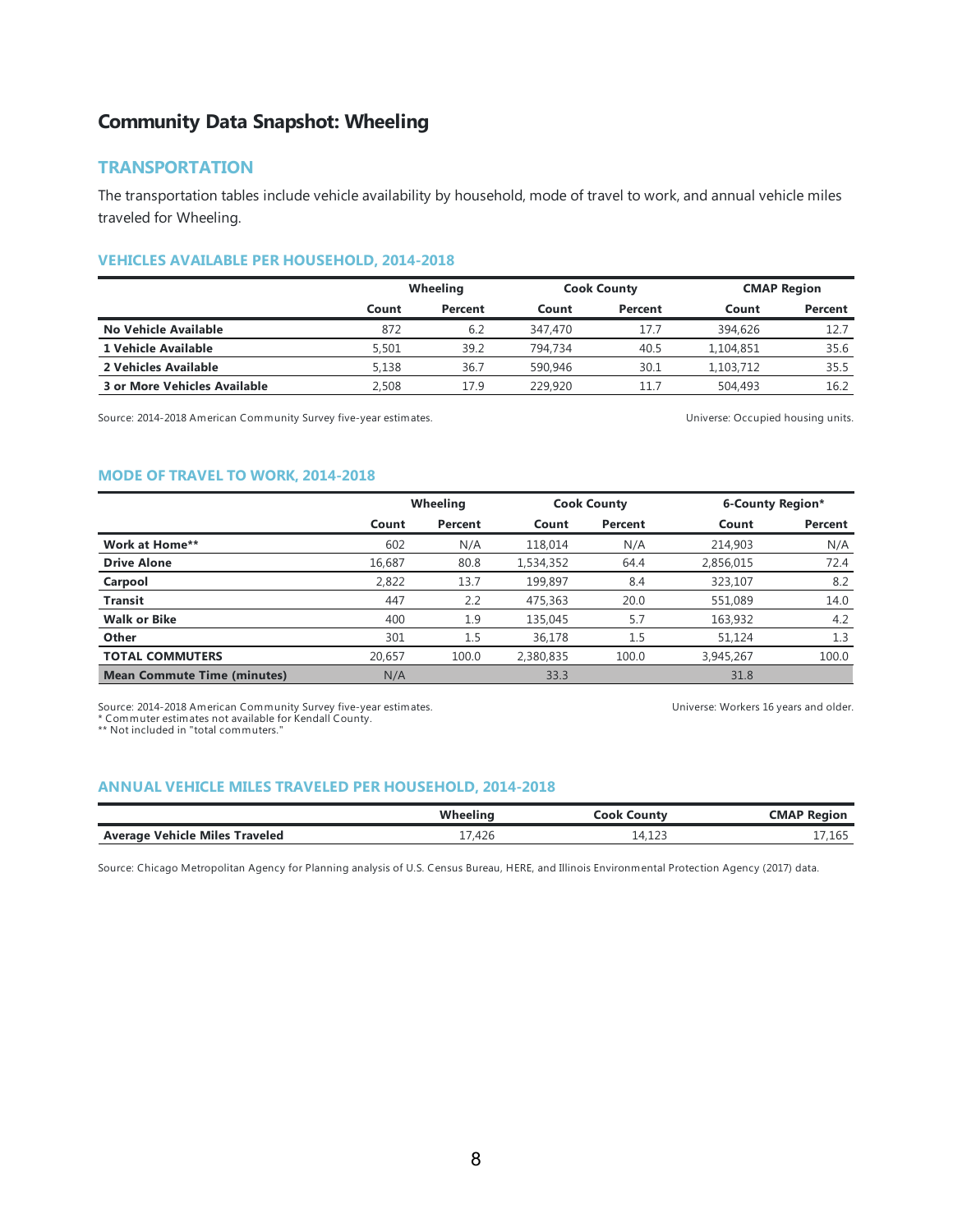#### **EMPLOYMENT**

The employment tables include general workforce characteristics for Wheeling.

#### **EMPLOYMENT STATUS, 2014-2018**

|                           |        | <b>Wheeling</b> |           | <b>Cook County</b> |           | <b>CMAP Region</b> |  |
|---------------------------|--------|-----------------|-----------|--------------------|-----------|--------------------|--|
|                           | Count  | Percent         | Count     | Percent            | Count     | Percent            |  |
| In Labor Force            | 22.566 | 72.7            | 2.765.106 | 66.0               | 4,547,626 | 67.2               |  |
| Employed <sup>+*</sup>    | 21,739 | 96.3            | 2,548,996 | 92.2               | 4,231,812 | 93.1               |  |
| Unemployed*               | 827    | 3.7             | 214,832   | 7.8                | 304,075   | 6.7                |  |
| <b>Not In Labor Force</b> | 8,480  | 27.3            | 1,427,266 | 34.0               | 2,215,759 | 32.8               |  |

Source: 2014-2018 American Community Survey five-year estimates. Does not include employed population in the Armed Forces. †

Universe: \*In Labor Force; Population 16 years and older.

#### **PRIVATE SECTOR EMPLOYMENT, 2019\***

|                                   | Wheeling |         | <b>Cook County</b> |         | 6-County Region** |         |
|-----------------------------------|----------|---------|--------------------|---------|-------------------|---------|
|                                   | Count    | Percent | Count              | Percent | Count             | Percent |
| <b>Private Employment</b>         | 19.924   | N/A     | 2,278,838          | N/A     | 3,598,232         | N/A     |
| <b>Job Change (2002-10)</b>       | $-568$   | $-2.8$  | $-212.826$         | $-9.6$  | $-225.309$        | $-6.7$  |
| <b>Job Change (2010-19)</b>       | -83      | $-0.4$  | 274,706            | 13.7    | 465,181           | 14.8    |
| <b>Job Change (2002-19)</b>       | $-651$   | $-3.2$  | 61,880             | 2.8     | 239.872           |         |
| Private Sector Jobs per Household | 1.42     |         | 1.16               |         | 1.16              |         |

Source: Illinois Department of Employment Security (IDES).

\*Figures exclude employees not covered by unemployment insurance. \*\*Kendall County is not included in IDES data.

#### **EMPLOYMENT OF WHEELING RESIDENTS, 2017\***

| <b>By Industry Sector</b>                       | Count | Percent |
|-------------------------------------------------|-------|---------|
| <b>Health Care</b>                              | 2,112 | 12.0    |
| <b>Retail Trade</b>                             | 2,053 | 11.7    |
| <b>Manufacturing</b>                            | 2,033 | 11.6    |
| Professional                                    | 1,772 | 10.1    |
| <b>Accommodation and Food</b><br><b>Service</b> | 1,506 | 8.6     |
| <b>By Employment Location</b>                   |       |         |
| Chicago                                         | 2.634 | 15.0    |
| Wheeling                                        | 1,728 | 9.8     |
| <b>Northbrook</b>                               | 759   | 4.3     |
| <b>Arlington Heights</b>                        | 688   | 3.9     |
| Glenview                                        | 600   | 3.4     |

#### **EMPLOYMENT IN WHEELING, 2017\***

| <b>By Industry Sector</b>                | Count | Percent |
|------------------------------------------|-------|---------|
| Manufacturing                            | 6,561 | 29.9    |
| <b>Wholesale Trade</b>                   | 2.063 | 9.4     |
| <b>Accommodation and Food</b><br>Service | 2.031 | 9.3     |
| Professional                             | 1,753 | 8.0     |
| <b>Education</b>                         | 1,586 | 7.2     |
| <b>By Residence Location</b>             |       |         |
| Chicago                                  | 2,708 | 12.4    |
| Wheeling                                 | 1,728 | 7.9     |
| <b>Arlington Heights</b>                 | 842   | 3.8     |
| <b>Palatine</b>                          | 767   | 3.5     |
| <b>Buffalo Grove</b>                     | 665   | 3.0     |

Source: U.S. Census Bureau, Longitudinal-Employer Household Dynamics Program (2017). \*Excludes locations outside of the CMAP region.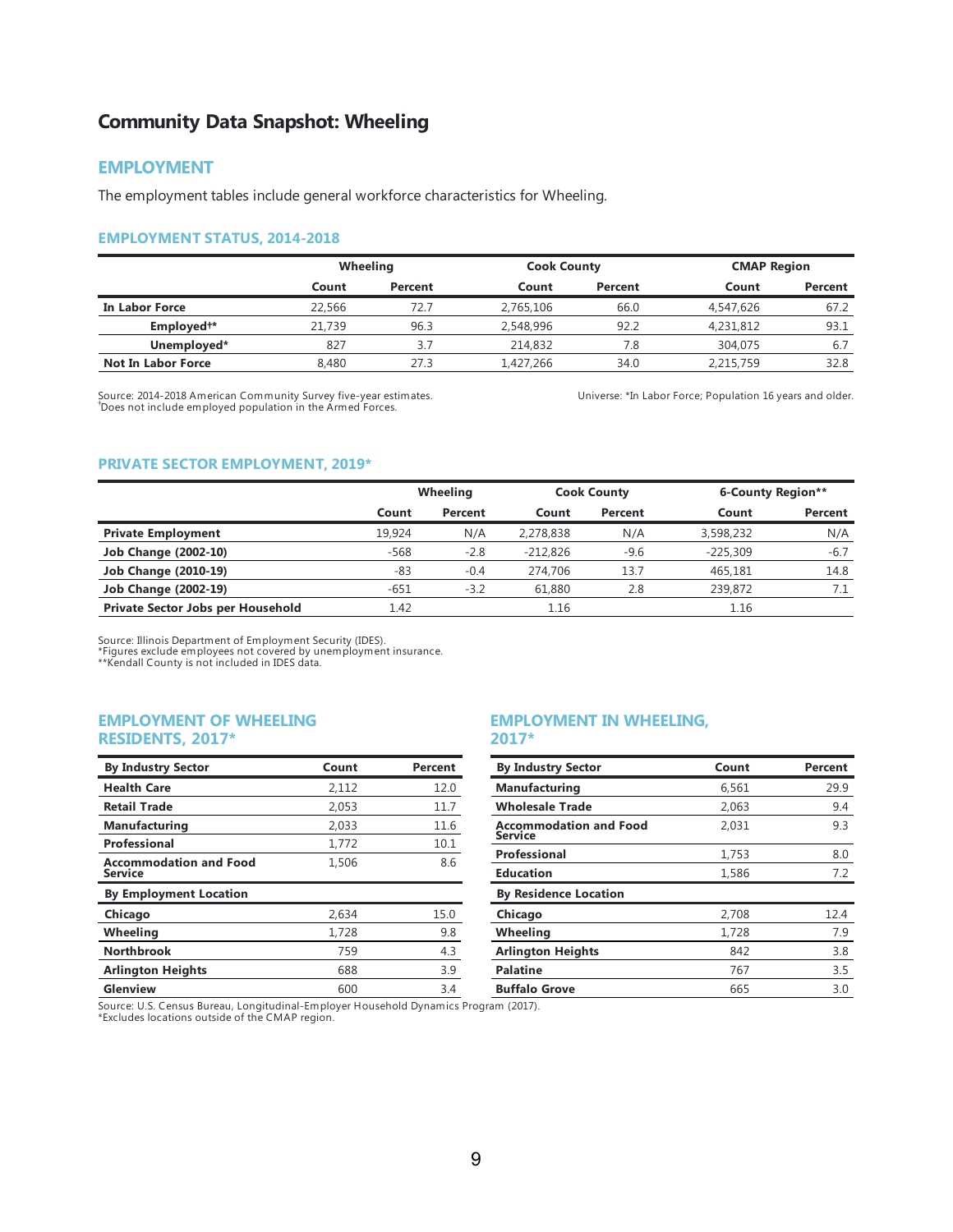### **LAND USE**

The land use tables include general land use composition, park access, and Walk Score for Wheeling. The general land use and park access table estimates were derived from the CMAP Parcel-Based Land Use Inventory.

#### **GENERALLAND USE, 2013**

|                                  | Acres   | Percent |
|----------------------------------|---------|---------|
| <b>Single-Family Residential</b> | 1,406.8 | 25.1    |
| <b>Multi-Family Residential</b>  | 422.8   | 7.5     |
| <b>Commercial</b>                | 348.0   | 6.2     |
| <b>Industrial</b>                | 903.7   | 16.1    |
| <b>Institutional</b>             | 254.6   | 4.5     |
| <b>Mixed Use</b>                 | 7.7     | 0.1     |
| <b>Transportation and Other</b>  | 1,312.5 | 23.4    |
| Agricultural                     | 84.0    | 1.5     |
| <b>Open Space</b>                | 558.8   | 10.0    |
| Vacant                           | 303.1   | 5.4     |
| <b>TOTAL</b>                     | 5,601.8 | 100.0   |

Source: Chicago Metropolitan Agency for Planning Parcel-Based Land Use Inventory 2013.

#### **PARK ACCESS, 2013**

|                                              | Wheeling | Cook Countv | <b>CMAP Reaion</b> |
|----------------------------------------------|----------|-------------|--------------------|
| Accessible Park Acreage per 1,000 Residents* |          | ن.ر         | J.O                |

Source: Chicago Metropolitan Agency for Planning calculations of 2013 Land Use Inventory.<br>\*Neighborhood parks (under 35 acres) are considered accessible by residents living within 0.5 miles; community parks (35 or more acr accessible by residents living within 1 mile.

#### **WALK SCORE, 2018**

### **Walk Score\*** 43.00

\*Walk Score is a number between 0 and 100 that measures the average walkability of a municipality. For more information visit [walkscore.com](https://www.walkscore.com) (2018).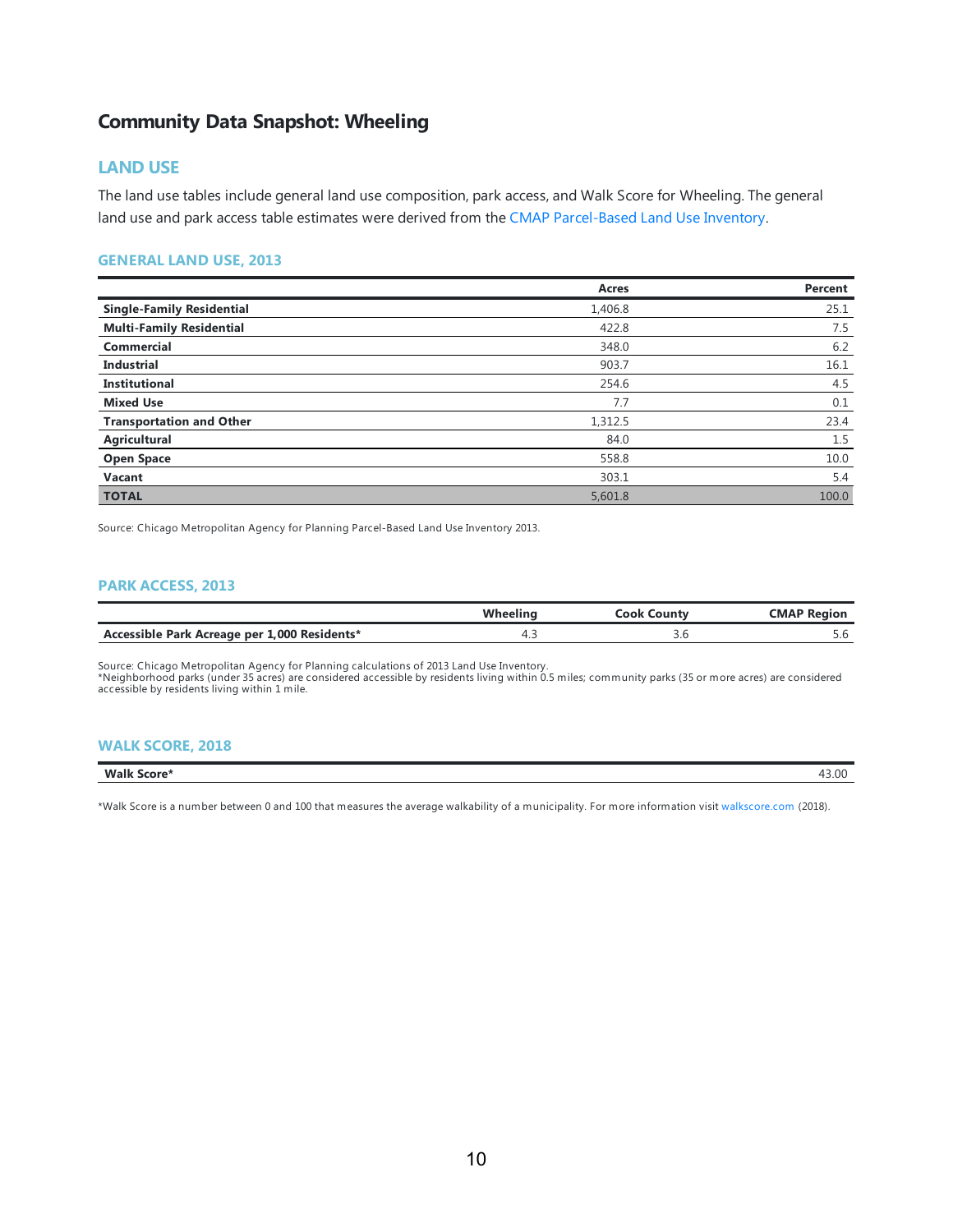### **REVENUE**

The revenue tables include Wheeling revenues based on sales and current land use.

#### **GENERAL MERCHANDISE RETAIL SALES, 2019**

|                            | Wheeling      | <b>Cook County</b> | <b>CMAP Region</b> |
|----------------------------|---------------|--------------------|--------------------|
| <b>General Merchandise</b> | \$437,849,933 | \$58,587,488,314   | \$105,768,000,000  |
| <b>Total Retail Sales</b>  | \$547,440,457 | \$75,280,543,994   | \$133,428,000,000  |
| Total Sales per Capita*    | \$14.247      | \$14.411           | \$ 15.677          |

Source: Illinois Department of Revenue, 2019. \*Per capita calculations based on population from 2014-2018 ACS 5-year estimates.

#### **EQUALIZED ASSESSED VALUE, 2018**

| <b>Residential</b> | \$486,531,210 |
|--------------------|---------------|
| <b>Commercial</b>  | \$141,307,998 |
| <b>Industrial</b>  | \$312,643,780 |
| Railroad           | \$1,062,667   |
| Farm               | \$147,211     |
| <b>Mineral</b>     | \$0           |
| <b>TOTAL</b>       | \$941,692,866 |

Sources: Illinois Department of Revenue 2018, Chicago Metropolitan Agency for Planning calculations of 2013 Land Use Inventory, 2014-2018 ACS 5-year estimates.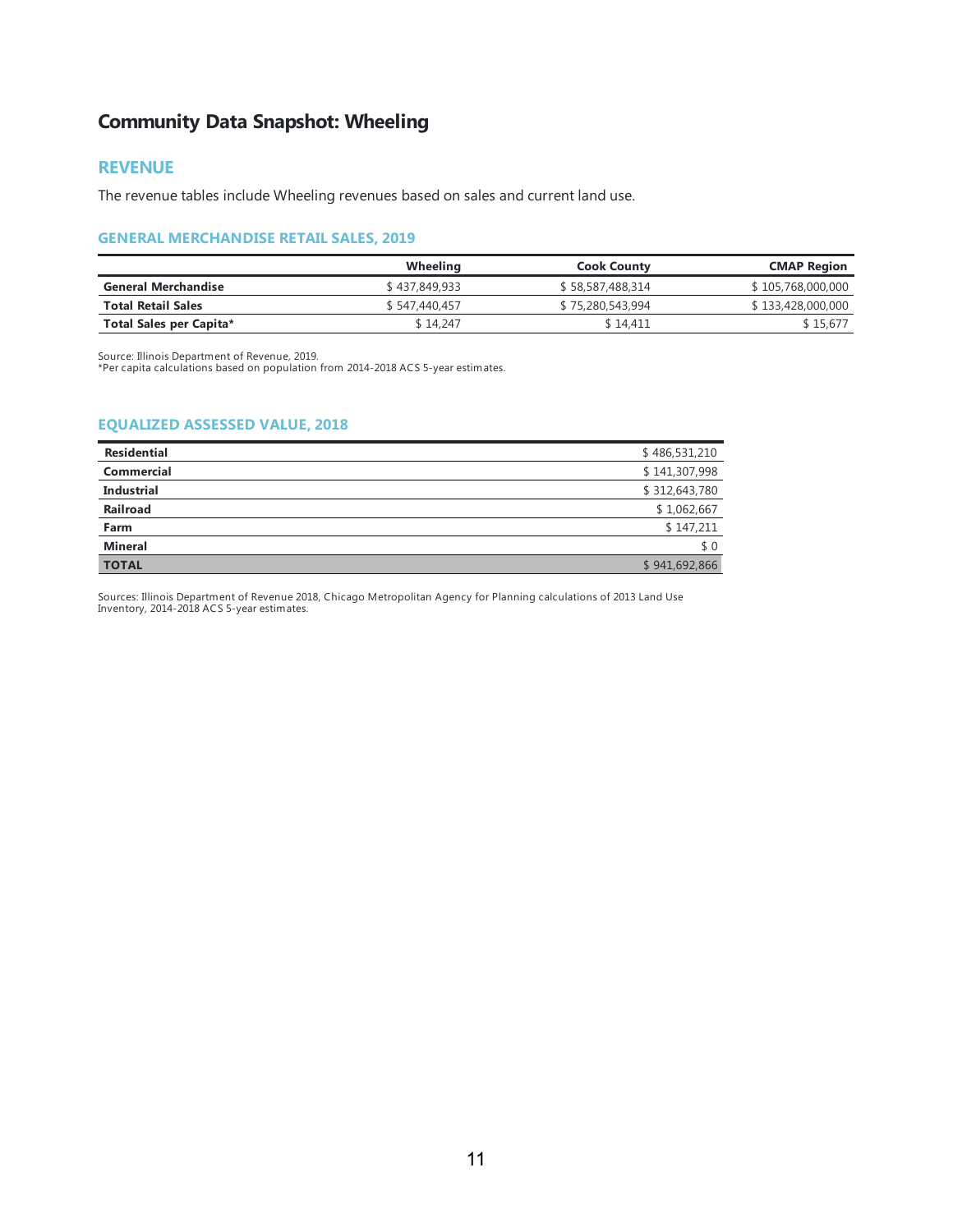### **CHANGE OVER TIME**

The time series tables include comparisons of current 2014-2018 ACS estimates to historic year estimates from the 2000 Census and 2006-2010 ACS.

#### **RACE AND ETHNICITY, 2000-2018**

|                           | 2000    | 2010    | 2018    |
|---------------------------|---------|---------|---------|
|                           | Percent | Percent | Percent |
| <b>White non-Hispanic</b> | 66.4    | 53.7    | 45.9    |
| <b>Hispanic or Latino</b> | 20.7    | 29.8    | 30.6    |
| <b>Black non-Hispanic</b> | 2.3     | 2.5     | 3.1     |
| Asian non-Hispanic        | 9.2     | 12.7    | 18.2    |
| All other categories      | 1.4     |         | 2.2     |

Source: 2000 Census, 2006-2010 and 2014-2018 American Community Survey five-year estimates.

Universe: Total population.

#### **NATIVITY, 2010-2018**

|                     | 2010    | 2018    |
|---------------------|---------|---------|
|                     | Percent | Percent |
| <b>Native</b>       | 56.4    | 54.2    |
| <b>Foreign Born</b> | 43.6    | 45.8    |

Source: 2006-2010 and 2014-2018 American Community Survey five-year estimates.

Universe: Population 5 years and older.

#### **AGE COHORTS, 2000-2018**

|              | 2000    | 2010    | 2018    |
|--------------|---------|---------|---------|
|              | Percent | Percent | Percent |
| 19 and Under | 25.8    | 25.0    | 23.0    |
| 20 to 34     | 25.1    | 24.0    | 23.7    |
| 35 to 49     | 24.7    | 21.5    | 19.1    |
| 50 to 64     | 14.2    | 17.5    | 20.4    |
| 65 and Older | 10.2    | 12.0    | 13.9    |
| Median Age*  | 34.5    | 35.7    | 37.3    |

Source: 2000 Census, 2006-2010 and 2014-2018 American Community Survey five-year estimates.

Universe: Total population.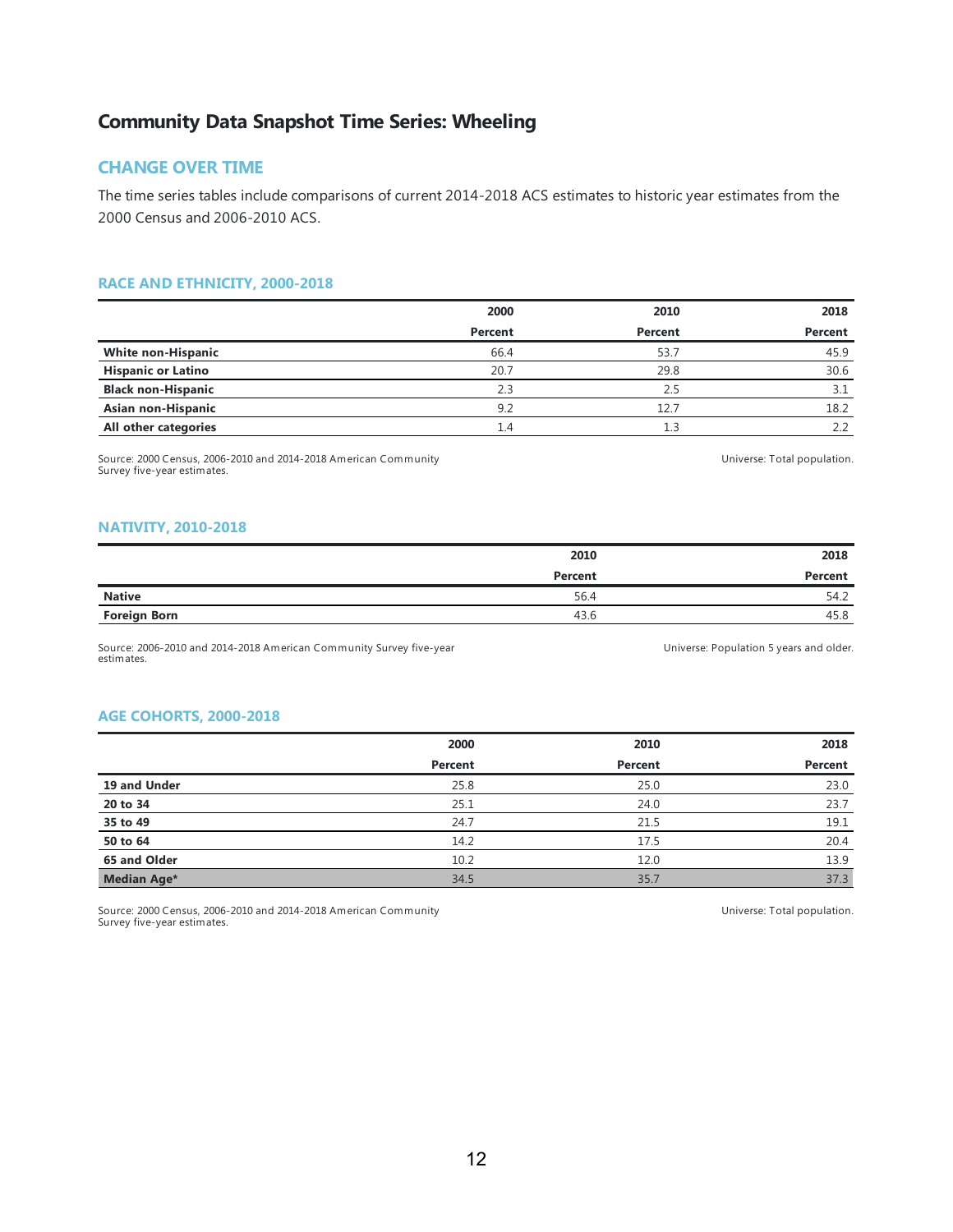#### **EDUCATIONAL ATTAINMENT, 2000-2018**

|                                            | 2000    | 2010    | 2018    |
|--------------------------------------------|---------|---------|---------|
|                                            | Percent | Percent | Percent |
| Less than High School Graduate             | 17.4    | 13.6    | 14.4    |
| <b>High School Graduate or Equivalency</b> | 24.3    | 26.0    | 23.9    |
| Some College, No Degree                    | 20.0    | 17.3    | 16.8    |
| <b>Associate's Degree</b>                  | 6.1     | 5.5     | 5.9     |
| <b>Bachelor's Degree</b>                   | 21.6    | 26.8    | 25.1    |
| <b>Graduate or Professional Degree</b>     | 10.5    | 10.9    | 13.9    |

Source: 2000 Census, 2006-2010 and 2014-2018 American Community Survey five-year estimates. Universe: Population 25 years and older.

#### **LANGUAGE SPOKEN AT HOME AND ABILITY TO SPEAK ENGLISH, 2010-2018**

|                                     | 2010    | 2018    |
|-------------------------------------|---------|---------|
|                                     | Percent | Percent |
| <b>English Only</b>                 | 43.7    | 39.1    |
| Language other than English         | 56.3    | 60.9    |
| Speak English less than "very well" | 29.0    | 27.4    |

Source: 2006-2010 and 2014-2018 American Community Survey five-year estimates. 
Universe: Population 5 years and older.

### **LANGUAGE SPOKEN AT HOME, 2010-2018**

|                                      | 2010    | 2018    |
|--------------------------------------|---------|---------|
|                                      | Percent | Percent |
| <b>English</b>                       | 43.7    | 39.1    |
| Spanish                              | 27.7    | 27.4    |
| <b>Slavic Languages</b>              | 14.6    | 13.7    |
| <b>Chinese</b>                       | 1.1     | 1.0     |
| <b>Tagalog</b>                       | 1.1     | 2.1     |
| Arabic                               | 0.2     | 0.9     |
| Korean                               | 2.4     | 2.9     |
| <b>Other Asian Languages</b>         | 3.1     | 3.9     |
| <b>Other Indo-European Languages</b> | 5.9     | 8.6     |
| <b>Other / Unspecified Languages</b> | 0.4     | 0.3     |

Source: 2006-2010 and 2014-2018 American Community Survey five-year estimates. Universe: Population 5 years and older.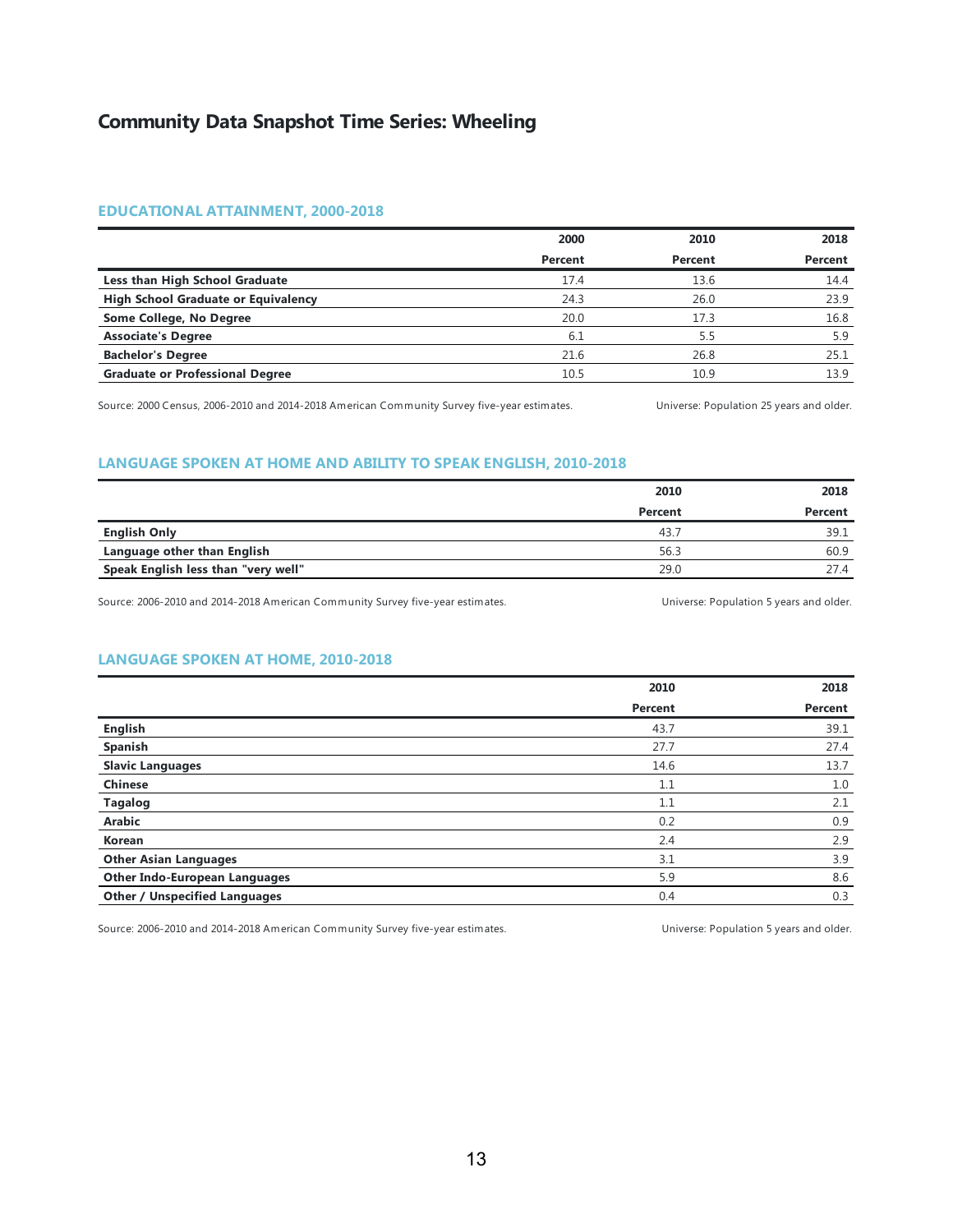#### **HOUSEHOLD SIZE, 2010-2018**

|                            | 2010    | 2018    |
|----------------------------|---------|---------|
|                            | Percent | Percent |
| 1 Person Household         | 31.6    | 29.6    |
| 2 People Household         | 30.1    | 27.9    |
| 3 People Household         | 16.0    | 17.4    |
| 4 or More People Household | 22.3    | 25.0    |

Source: 2006-2010 and 2014-2018 American Community Survey five-year estimates. 
Universe: Occupied housing units.

### **HOUSEHOLD TYPE, 2010-2018**

|                                 | 2010    | 2018    |
|---------------------------------|---------|---------|
|                                 | Percent | Percent |
| Family                          | 64.9    | 63.8    |
| <b>Single Parent with Child</b> | 7.2     | 5.0     |
| <b>Non-Family</b>               | 35.1    | 36.2    |

Source: 2006-2010 and 2014-2018 American Community Survey five-year estimates. The Manusculphan Community Survey five-year estimates.

#### **HOUSEHOLD INCOME, 2010-2018**

|                      | 2010           | 2018             |
|----------------------|----------------|------------------|
|                      | (2018 Dollars) | $(2018$ Dollars) |
| <b>Median Income</b> | \$64,337       | \$66,243         |

Source: 2006-2010 and 2014-2018 American Community Survey five-year estimates. 
Universe: Occupied housing units.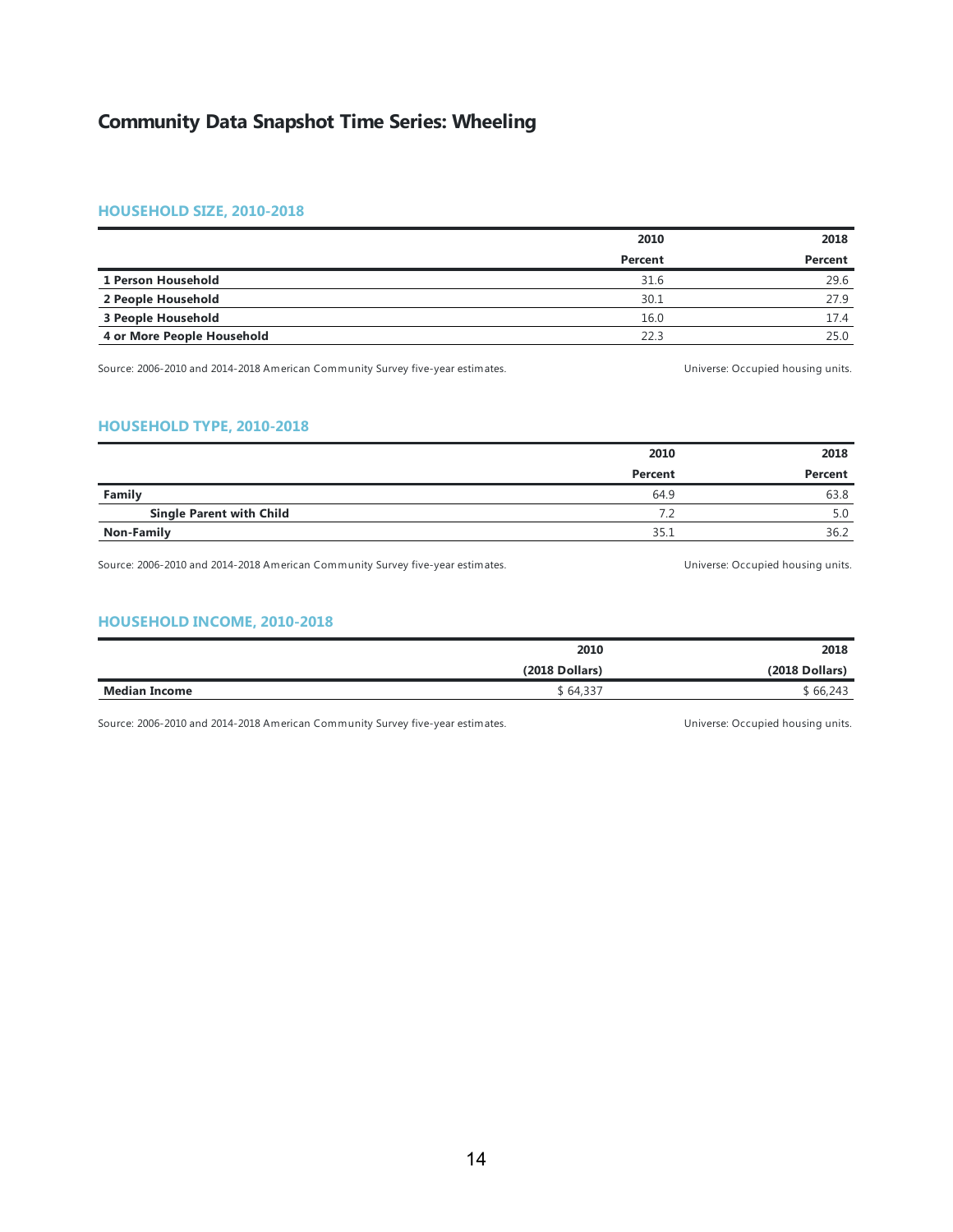#### **HOUSING AND TENURE, 2010-2018**

|                               | 2000    | 2010    | 2018    |
|-------------------------------|---------|---------|---------|
|                               | Percent | Percent | Percent |
| <b>Occupied Housing Units</b> | 97.0    | 93.1    | 95.0    |
| Owner-Occupied*               | 64.6    | 60.4    | 57.5    |
| Renter-Occupied*              | 32.4    | 32.8    | 37.5    |
| <b>Vacant Housing Units</b>   | 3.0     | 6.9     |         |

Source: 2000 Census, 2006-2010 and 2014-2018 American Community Survey five-year estimates.

Universe: \*Occupied housing units; Housing units.

#### **HOUSING COSTS AS A PERCENTAGE OF HOUSEHOLD INCOME, 2010-2018**

|                      | 2010    | 2018    |
|----------------------|---------|---------|
|                      | Percent | Percent |
| Less than \$20,000   | 13.1    | 10.8    |
| Less than 20 percent | 0.4     | 0.1     |
| 20 to 29 percent     | 1.3     | 0.9     |
| 30 percent or more   | 11.4    | 9.8     |
| \$20,000 to \$49,999 | 31.3    | 24.4    |
| Less than 20 percent | 3.1     | 3.3     |
| 20 to 29 percent     | 6.3     | 3.4     |
| 30 percent or more   | 22.0    | 17.7    |
| \$50,000 to \$74,999 | 18.9    | 18.7    |
| Less than 20 percent | 5.6     | 6.0     |
| 20 to 29 percent     | 5.2     | 7.3     |
| 30 percent or more   | 8.1     | 5.4     |
| \$75,000 or More     | 34.9    | 46.1    |
| Less than 20 percent | 19.9    | 33.3    |
| 20 to 29 percent     | 10.1    | 9.9     |
| 30 percent or more   | 4.8     | 2.9     |

Source: 2006-2010 and 2014-2018 American Community Survey five-year estimates. 
Universe: Occupied housing units.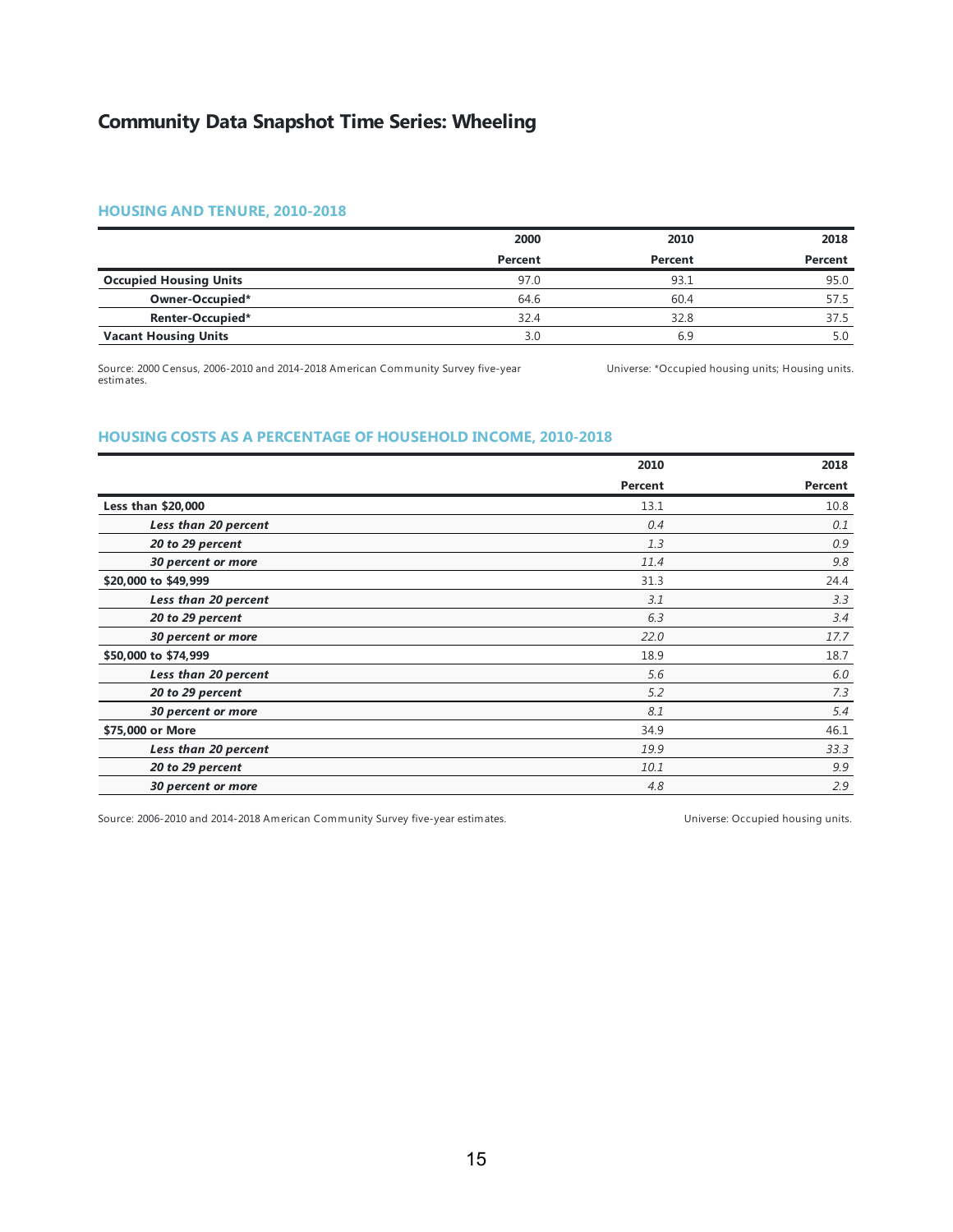#### **HOUSING TYPE, 2010-2018\***

|                                | 2010    | 2018    |
|--------------------------------|---------|---------|
|                                | Percent | Percent |
| <b>Single Family, Detached</b> | 30.3    | 30.5    |
| <b>Single Family, Attached</b> | 19.0    | 15.7    |
| 2 Units                        | 0.8     | 1.0     |
| 3 or 4 Units                   | 8.9     | 11.0    |
| 5 or more Units                | 38.9    | 38.7    |

Source: 2006-2010 and 2014-2018 American Community Survey five-year estimates. \*Excludes mobile, boat, RV, van, etc.

### Universe: Housing units.

#### **HOUSING SIZE, 2010-2018**

|                         | 2010    | 2018    |
|-------------------------|---------|---------|
|                         | Percent | Percent |
| 0 to 1 Bedrooms         | 19.5    | 17.3    |
| 2 Bedrooms              | 35.4    | 36.8    |
| 3 Bedrooms              | 34.0    | 34.8    |
| 4 Bedrooms              | 9.8     | 10.4    |
| 5+ Bedrooms             | 1.3     | 0.8     |
| Median Number of Rooms* | 4.8     | 4.9     |

Source: 2006-2010 and 2014-2018 American Community Survey five-year estimates. \*Includes all rooms.

#### Universe: Housing units.

#### **HOUSING AGE, 2010-2018**

|                            | 2010    | 2018    |
|----------------------------|---------|---------|
|                            | Percent | Percent |
| <b>Built 2000 or Later</b> | 6.5     | 8.9     |
| Built 1970 to 1999         | 65.4    | 62.7    |
| <b>Built 1940 to 1969</b>  | 26.8    | 26.9    |
| <b>Built Before 1940</b>   | 1.3     | 1.5     |
| <b>Median Year Built</b>   | 1977    | 1977    |

Source: 2006-2010 and 2014-2018 American Community Survey five-year estimates.

Universe: Housing units.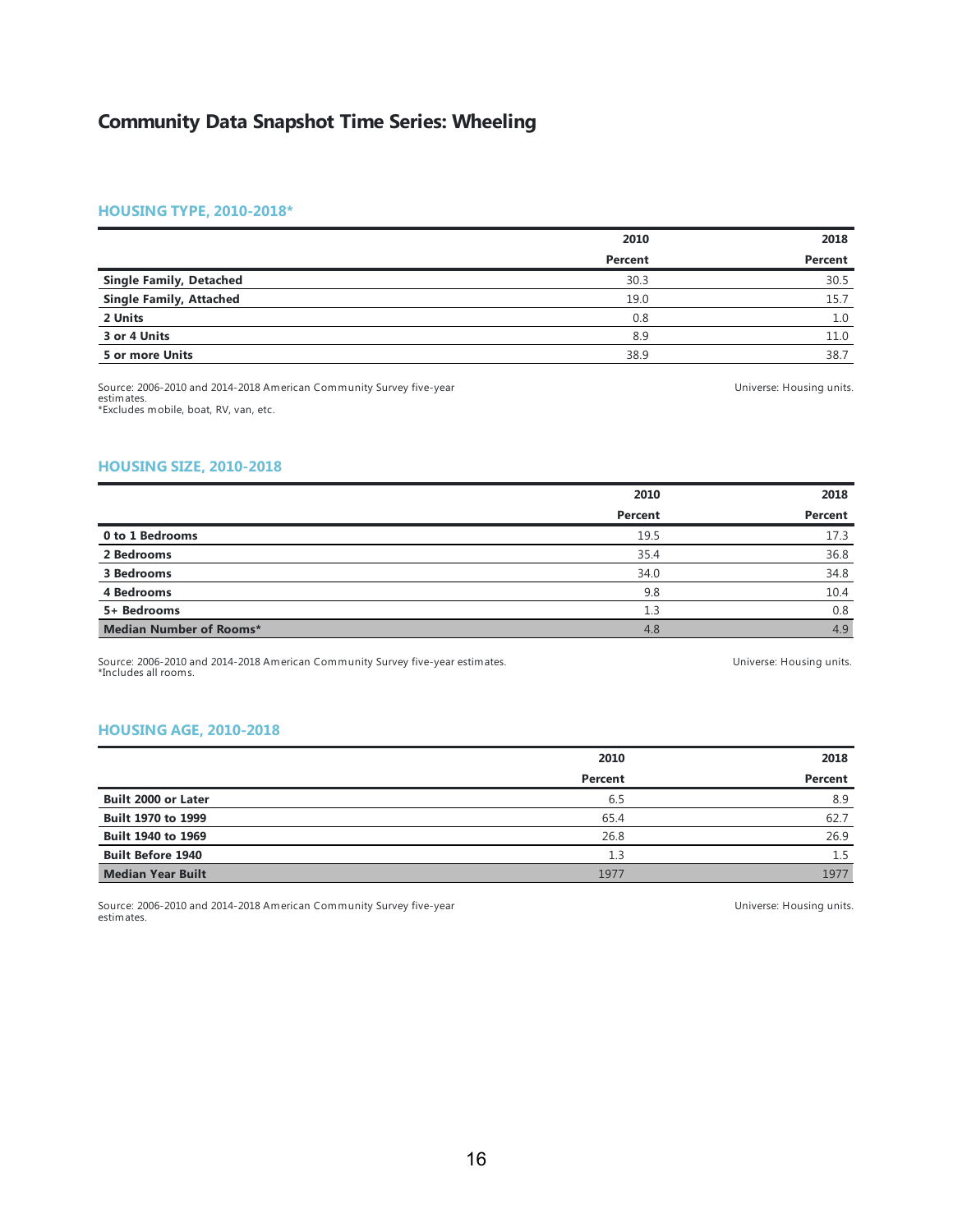#### **VEHICLES AVAILABLE, 2010-2018**

|                              | 2010    | 2018    |
|------------------------------|---------|---------|
|                              | Percent | Percent |
| No Vehicle Available         | 5.7     | 6.2     |
| 1 Vehicle Available          | 40.4    | 39.2    |
| 2 Vehicles Available         | 39.3    | 36.7    |
| 3 or More Vehicles Available | 14.7    | 17.9    |

Source: 2006-2010 and 2014-2018 American Community Survey five-year estimates. 
Universe: Occupied housing units.

#### **MODE OF TRAVEL TO WORK, 2010-2018**

|                                    | 2010     | 2018     |
|------------------------------------|----------|----------|
|                                    | Percent  | Percent  |
| Work at Home*                      | N/A      | N/A      |
| <b>Drive Alone</b>                 | 83.7     | 80.8     |
| Carpool                            | 11.6     | 13.7     |
| <b>Transit</b>                     | 2.4      | 2.2      |
| <b>Walk or Bike</b>                | 1.4      | 1.9      |
| Other                              | 0.9      | 1.5      |
| <b>TOTAL COMMUTERS</b>             | 19,099.0 | 20,657.0 |
| <b>Mean Commute Time (minutes)</b> | 24.7     | N/A      |

Source: 2006-2010 and 2014-2018 American Community Survey five-year estimates. \* Not included in "total commuters."

Universe: Workers 16 years and over.

#### **EMPLOYMENT STATUS, 2010-2018**

|                           | 2010    | 2018    |
|---------------------------|---------|---------|
|                           | Percent | Percent |
| In Labor Force            | 73.2    | 72.7    |
| Employed <sup>+*</sup>    | 93.3    | 96.3    |
| Unemployed*               | 6.5     | 3.7     |
| <b>Not In Labor Force</b> | 26.8    | 27.3    |

Source: 2006-2010 and 2014-2018 American Community Survey five-year estimates. Does not include employed population in the Armed Forces. †

Universe: \*In Labor Force; Population 16 years and older.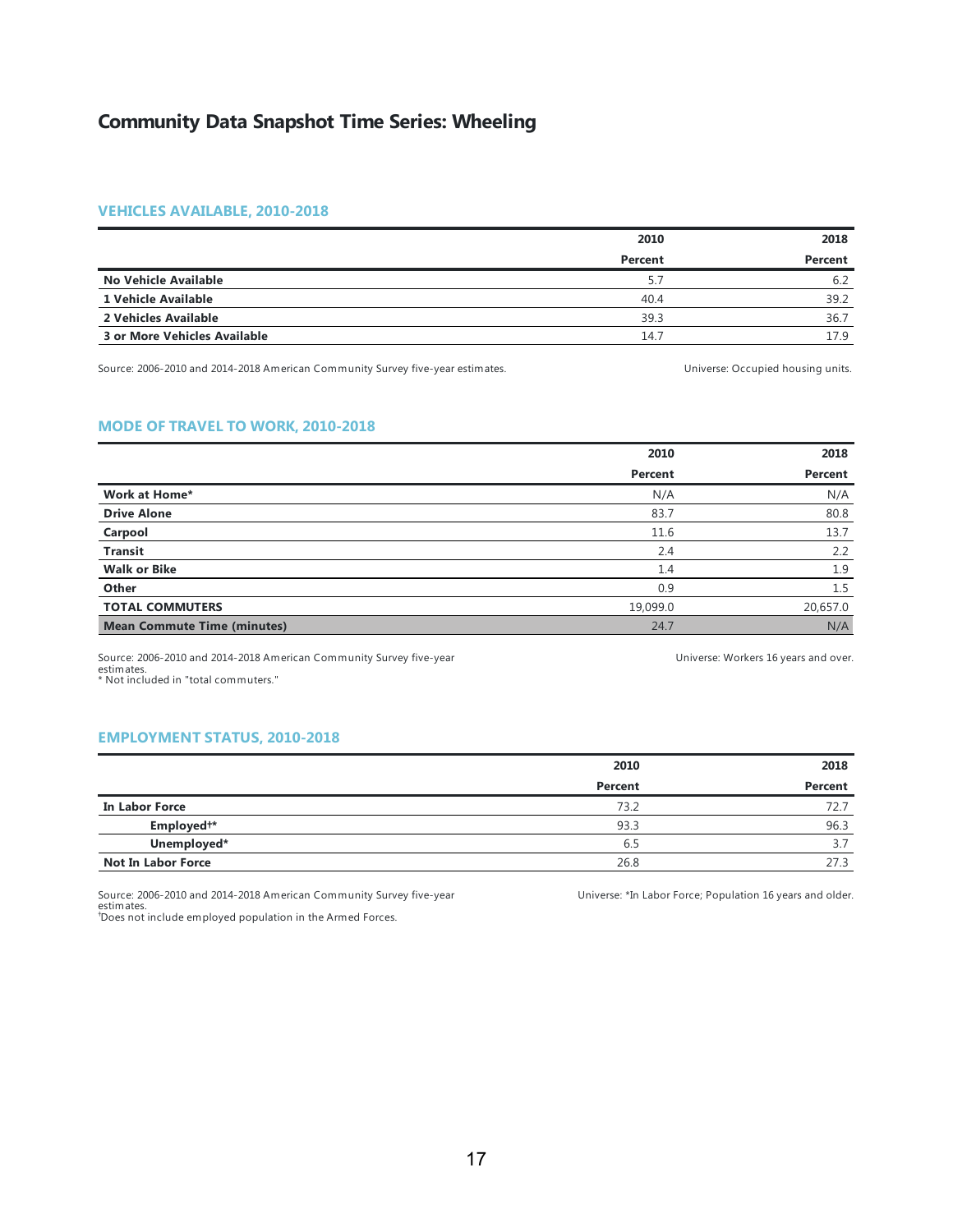### **Community Data Snapshot Water Supply: Wheeling**

#### **WATER SUPPLY**

CMAP supports an integrated approach to water resource management, and encourages communities to incorporate water supply and demand considerations into land use, transportation, and infrastructure investment decisions. Assessing demand, price, and loss trends of a community can inform decisions that strengthen regional water supply management, maintain drinking water infrastructure, and manage demand. Click [here](https://www.cmap.illinois.gov/2050/environment/water-supply#water-planning) to learn more about how communities can coordinate and conserve our shared water supply resources.

#### **WATER SOURCE AND DEMAND TRENDS OF WHEELING\***

#### **Primary Water Source:** Lake Michigan\*\*

|                               | 2003 MGD*** | <b>2013 MGD</b> | Percent  |
|-------------------------------|-------------|-----------------|----------|
| Total Water Withdrawals****   | 4.70        | 3.90            | $-19.20$ |
| <b>Residential Sector</b>     | 3.00        | 2.70            | $-10.80$ |
| <b>Non-Residential Sector</b> | 1.70        | 1.20            | $-35.40$ |

Source: Analysis of Illinois Water Inventory Program water withdrawal data (2002-2013).<br>\* Only available for municipalities with community water suppliers providing service to the majority of the community.<br>\* \* The primary

given year to year fluctuations.<br>\*\*\* Millions of gallons per day.<br>\*\*\*\* Total includes all community water suppliers and industrial and commercial wells/intakes within a municipality; private residential wells are not included. Residential sector includes withdrawals identified as residential by community water suppliers. Non-residential sector includes withdrawals identified as non-residential by the community water suppliers and withdrawals from industrial and commercial wells/intakes.

#### **DAILY RESIDENTIAL WATER DEMAND PER CAPITA**

|                       |      | <b>Wheeling</b> |                       |       |      | <b>CMAP Region</b>    |
|-----------------------|------|-----------------|-----------------------|-------|------|-----------------------|
|                       | 2003 | 2013            | <b>Percent Change</b> | 2003  | 2013 | <b>Percent Change</b> |
| Residential* (GPCD**) | 80.9 | 69.8            | $-14.7$               | 104.2 | 87.5 | -17.4                 |

Source: Analysis of Illinois Water Inventory Program water withdrawal data 2003-2013.<br>\* Residential sector includes withdrawals identified as residential by community water suppliers. The prevalence of private residential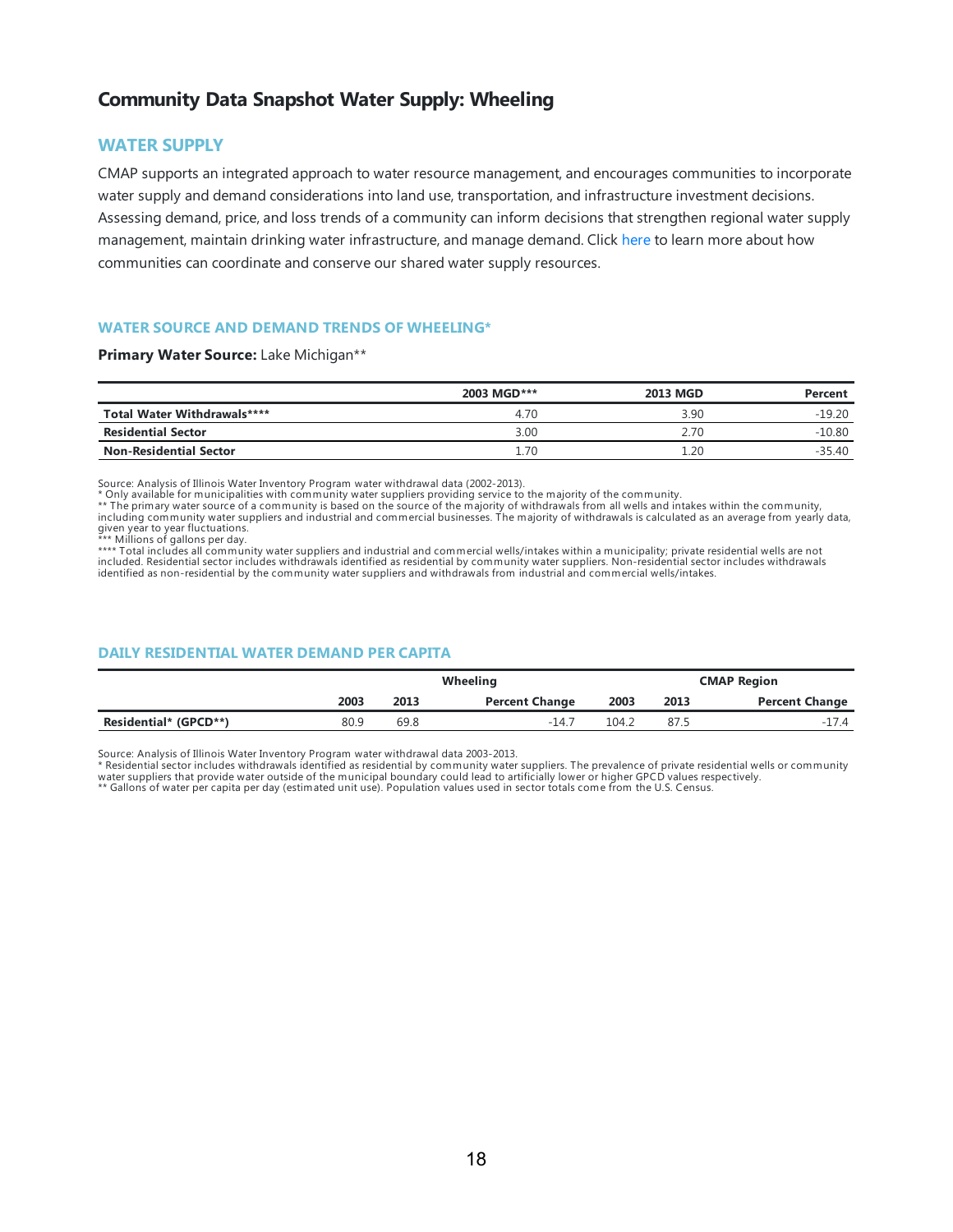### **Community Data Snapshot Water Supply: Wheeling**

#### **WATER AND WASTEWATER PRICE TRENDS\***

| Real price per 1,000 gallons, in 2018<br>dollars | 2008   | 2018    | Percent<br>Change | <b>Annual Percent Change</b> |
|--------------------------------------------------|--------|---------|-------------------|------------------------------|
| <b>Drinking Water</b>                            | \$4.75 | \$ 6.09 | 24.               |                              |
| Sewer                                            | \$1.19 | \$1.50  | 23.4              | 2.4                          |
| Combined** (if applicable)                       | N/A    | N/A     | N/A               | N/A                          |

Source: Illinois-Indiana Sea Grant Water Rates Data for Northeastern Illinois, IISG19-RCE-RLA-031.

\* Only available for communities with water utilities and that responded to data requests. Percent changes and 2008 prices were adjusted for inflation<br>using the U.S. Bureau of Labor Statistic's Consumer Price Index for the

\*\* Some utilities combine drinking water and sewer prices, rather than separating them out as two distinct rates.

#### **WATER LOSS\***

#### **Reporting utility:** Wheeling

|                                                  | 2017         |
|--------------------------------------------------|--------------|
| Nonrevenue Water (Millions of Gallons per Day)** |              |
| Annual Cost of Nonrevenue Water (\$)             | \$434,748.00 |
| Percent of Nonrevenue Water to Water Supplied*** |              |

Source: Illinois Department of Natural Resources, Lake Michigan Allocation Program.

\* Data is only regionally available for Lake Michigan permittees; water losses from other communities and industrial and commercial businesses are not

reported to the state.<br>\*\* Nonrevenue water is the difference between net annual pumpage (water supplied) and billed, authorized consumption. Non-revenue water includes<br>water that is lost from the system due to underregistr unauthorized consumption, or unbilled authorized consumption.<br>\*\*\* The threshold for permit compliance is less than 12 percent of water supplied in Water Year 2015, decreasing to no more than 10 percent by Water Year

2019 and all years thereafter. Permittees that exceed the threshold are required to submit a water system improvement plan.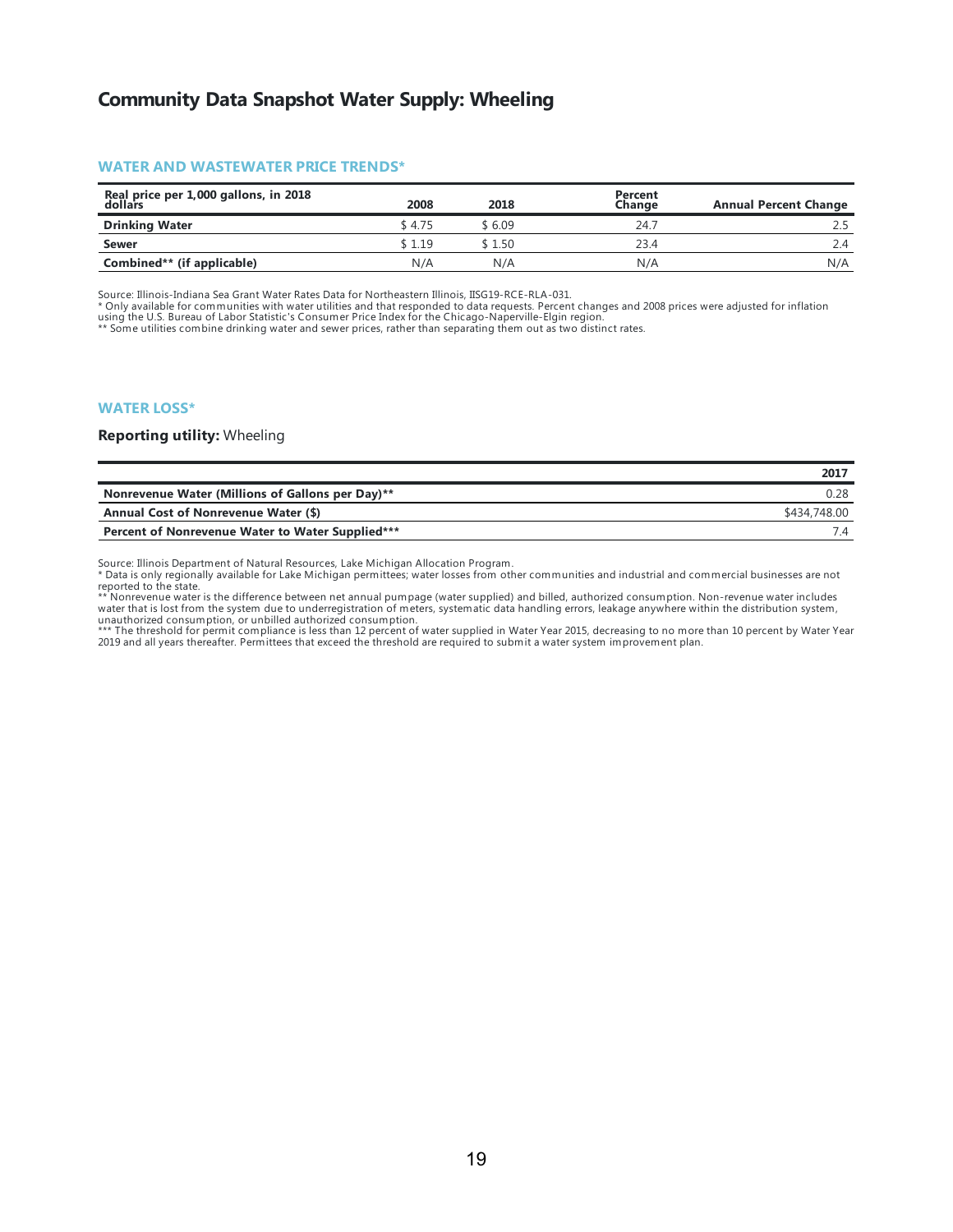### **Community Data Snapshot ON TO 2050 Indicators: Wheeling**

### **ON TO 2050 INDICATORS**

ON TO [2050](https://www.cmap.illinois.gov/2050) is the region's long-range comprehensive plan, adopted by CMAP in 2018. The plan includes a set of indicators for quantifying its goals and measuring implementation progress. While many of these indicators can only be measured at a regional level, several can also be tracked at a local level. These have been laid out in the table below, with comparisons to the region's current measure as well as the targets that the plan is aiming to reach by 2050. Visit [cmap.illinois.gov/2050/indicators](https://www.cmap.illinois.gov/2050/indicators) to learn more.

|                     |                                                                            | Wheeling  |                                  | <b>CMAP Region</b>                |                                                     |
|---------------------|----------------------------------------------------------------------------|-----------|----------------------------------|-----------------------------------|-----------------------------------------------------|
|                     |                                                                            | (Current) | (Current)                        | (Target)                          | <b>Source</b>                                       |
| <b>Plan Chapter</b> | <b>Indicator</b>                                                           |           |                                  |                                   |                                                     |
| <b>COMMUNITY</b>    | <b>Population located in highly</b><br>walkable areas                      | 0.0%      | 41.5%                            | 45.2%                             | CMAP, 2015                                          |
|                     | Jobs located in highly walkable<br>areas                                   | 0.0%      | 38.2%                            | 45.2%                             | CMAP, 2015                                          |
| <b>PROSPERITY</b>   | Population aged 25+ with an<br>associate's degree or higher                | 44.9%     | 45.9%                            | 64.9%                             | 2014-2018 ACS 5-<br>Year                            |
|                     | <b>Workforce participation rate</b><br>among population aged 20-64         | 84.9%     | 80.6%                            | 83.4%                             | 2014-2018 ACS 5-<br>Year                            |
|                     |                                                                            |           |                                  |                                   |                                                     |
| <b>ENVIRONMENT</b>  | Population with park access of 4+<br>acres per 1,000 residents             | 33.4%     | 41.5%                            | 65.0%                             | CMAP, 2013                                          |
|                     | Population with park access of 10+<br>acres per 1,000 residents            | 22.2%     | 16.0%                            | 40.0%                             | CMAP, 2013                                          |
|                     | Impervious acres per household                                             | 0.17      | 0.18                             | 0.15                              | <b>USGS National</b><br>Land Cover<br>Dataset, 2016 |
|                     | Daily residential water demand<br>per capita (gallons)                     | 69.8      | 87.5                             | 65.2                              | Illinois Water<br>Inventory Program,<br>2013        |
|                     |                                                                            |           |                                  |                                   |                                                     |
| <b>GOVERNANCE</b>   | State revenue disbursement per<br>capita                                   | \$289.12  | \$286.21*                        | N/A                               | CMAP, 2018                                          |
|                     | Is per capita disbursement at least<br>80% of regional median?             | Yes       | Yes for 74% of<br>municipalities | Yes for 100% of<br>municipalities | CMAP, 2018                                          |
|                     |                                                                            |           |                                  |                                   |                                                     |
| <b>MOBILITY</b>     | <b>Population with at least</b><br>moderately high transit<br>availability | 39.3%     | 53.2%                            | 65.0%                             | CMAP, 2017                                          |
|                     | Jobs with at least moderately high<br>transit availability                 | 12.4%     | 55.2%                            | 58.0%                             | CMAP, 2017                                          |
|                     | Percent of trips to work via non-<br>SOV modes                             | 20.1%     | 30.1%                            | 37.3%                             | 2014-2018 ACS 5-<br>Year                            |

\*Median value of region's 284 municpalities.